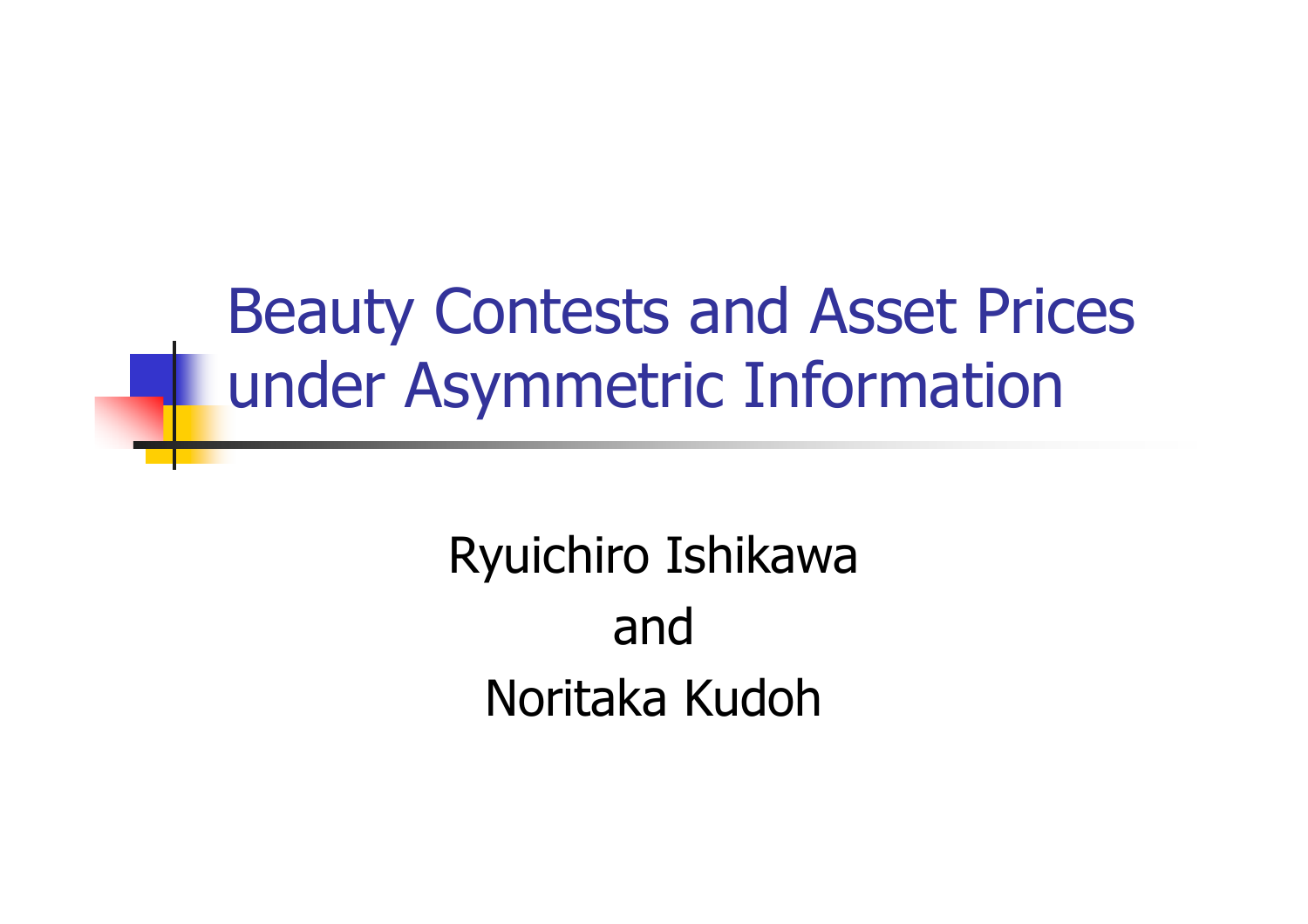### **Issues**

- **Ne are interested in bubbles and** crashes in financial markets.
- **Ne are also interested in how traders** learn from asset prices to form their expectations.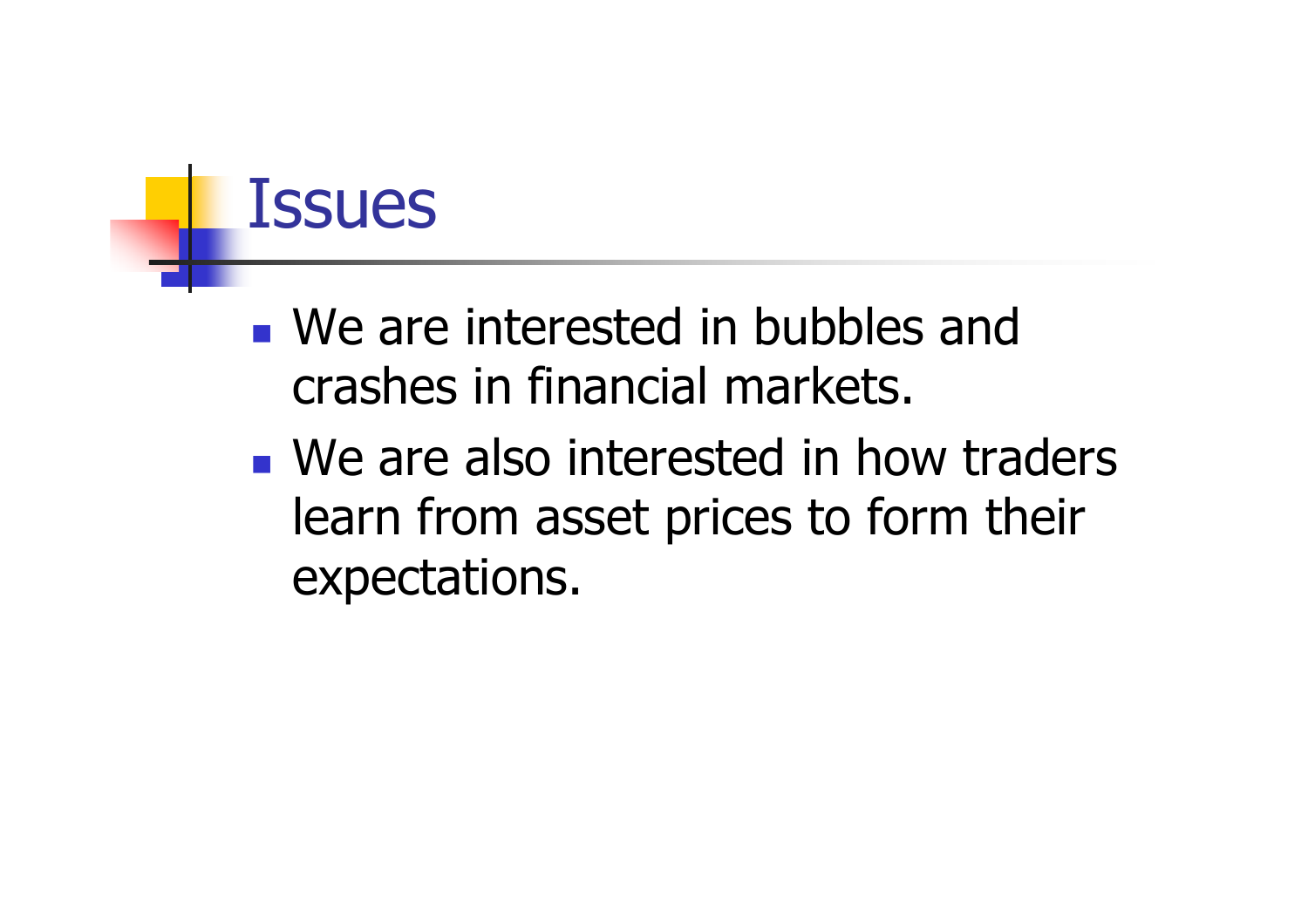### Finite Horizon and Bubbles

- **Tirole (1982) showed that there cannot** be a bubble under common knowledge, because of backward induction.
- **Tirole (1985) showed that with <u>an</u>** infinite number of traders, bubbles are possible.
	- Samuelson's (1958) OLG model of money.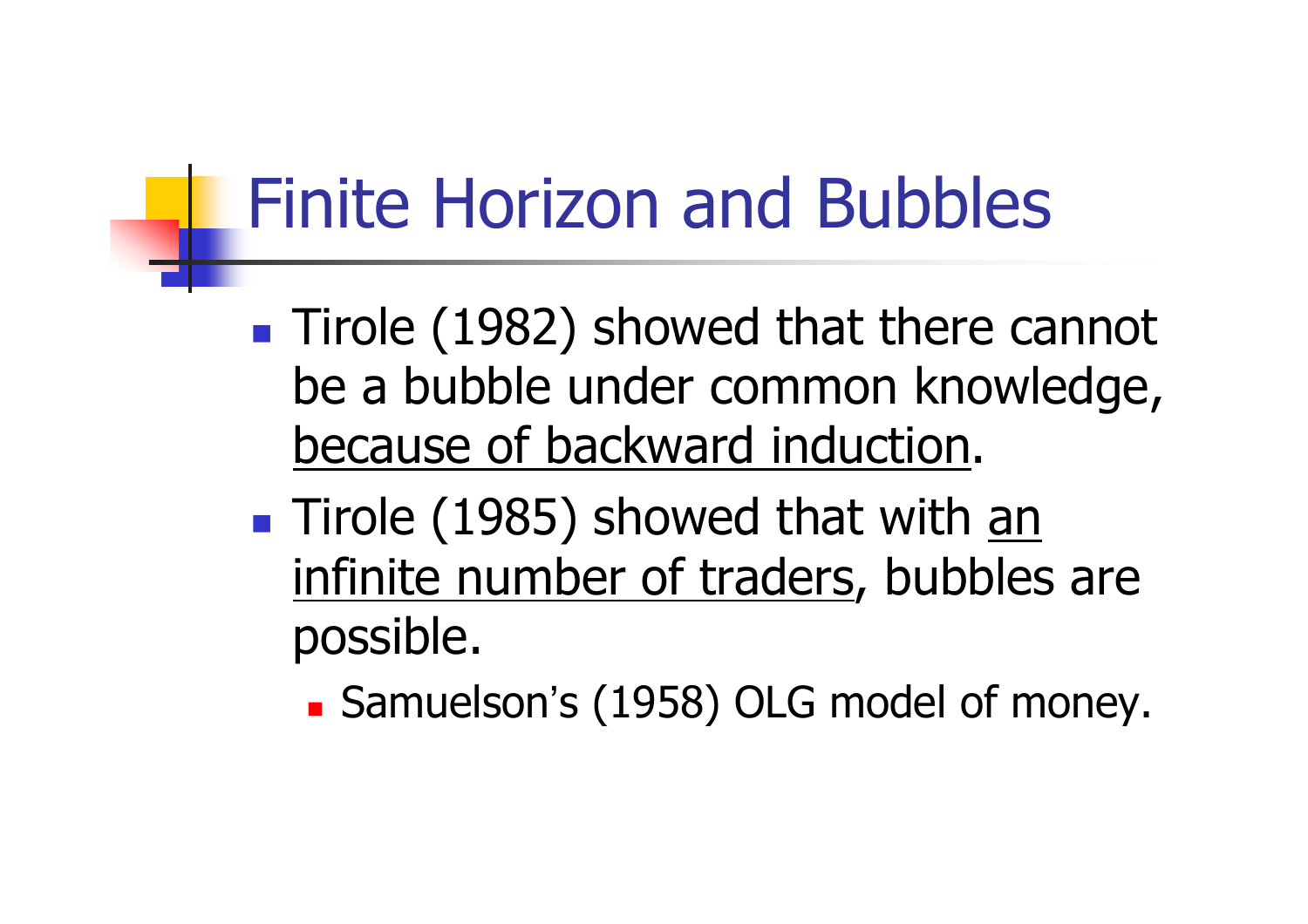### Finite Horizon and Bubbles

- **Ne focus on an environment in which** there is a final trading date, so that backward induction is possible.
- **Instead we consider an environment** where traders' knowledge matters.
- **In particular, we focus on higher-order** expectations (HOE) of traders.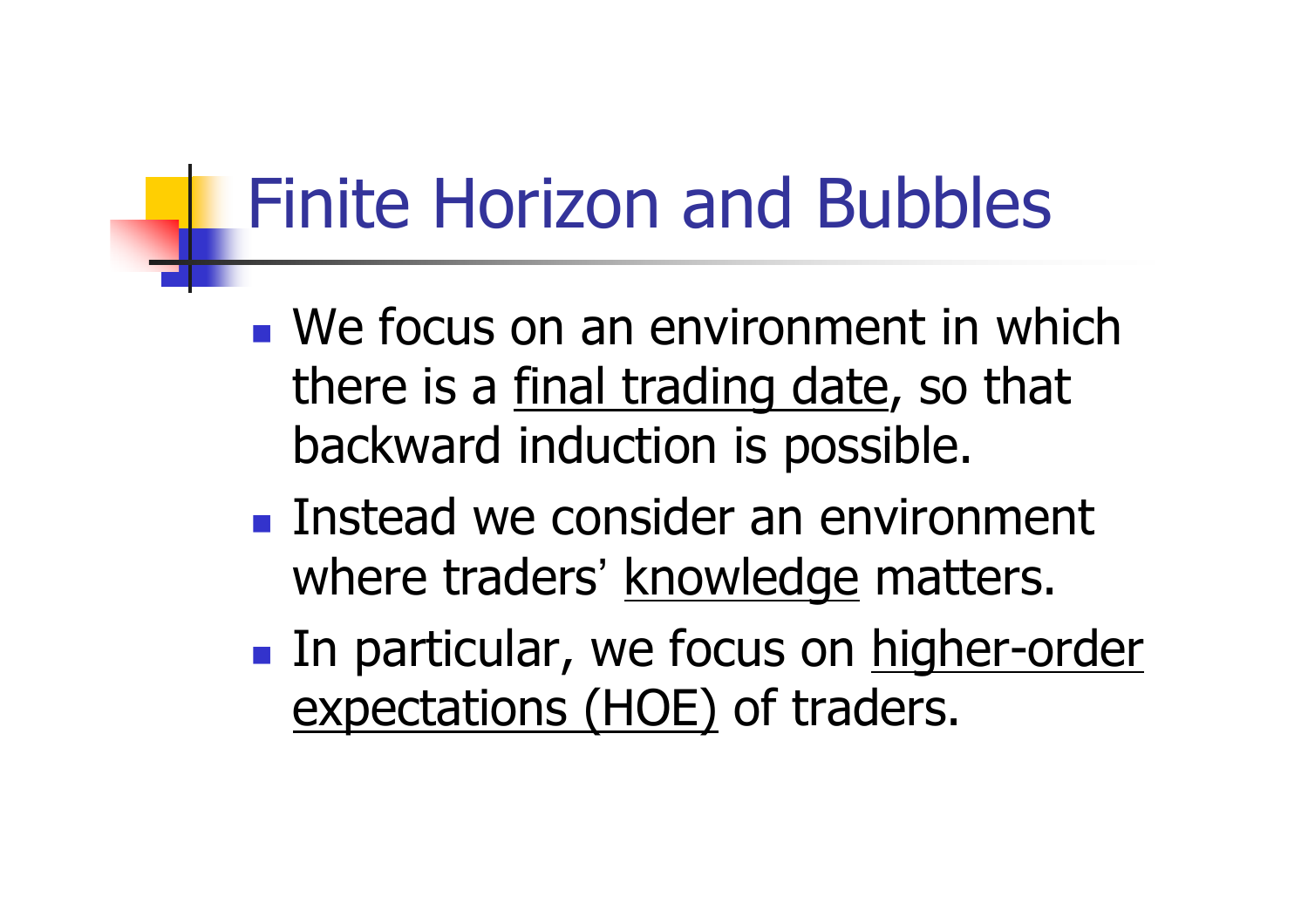### Higher-Order Expectations (1)

■ Keynes wrote, "... professional investment may be likened to those newspaper competitions in which the competitors have to pick the six prettiest faces from a hundred photographs, the prize being awarded to the competitor whose choice most nearly corresponds to the average preferences of the competitors as a whole; so that each competitor has to pick, not those faces which he himself finds prettiest, but those which he thinks likeliest to catch the fancy of the other competitors, all of whom are looking at the problem from the same point of view. "(p. 156)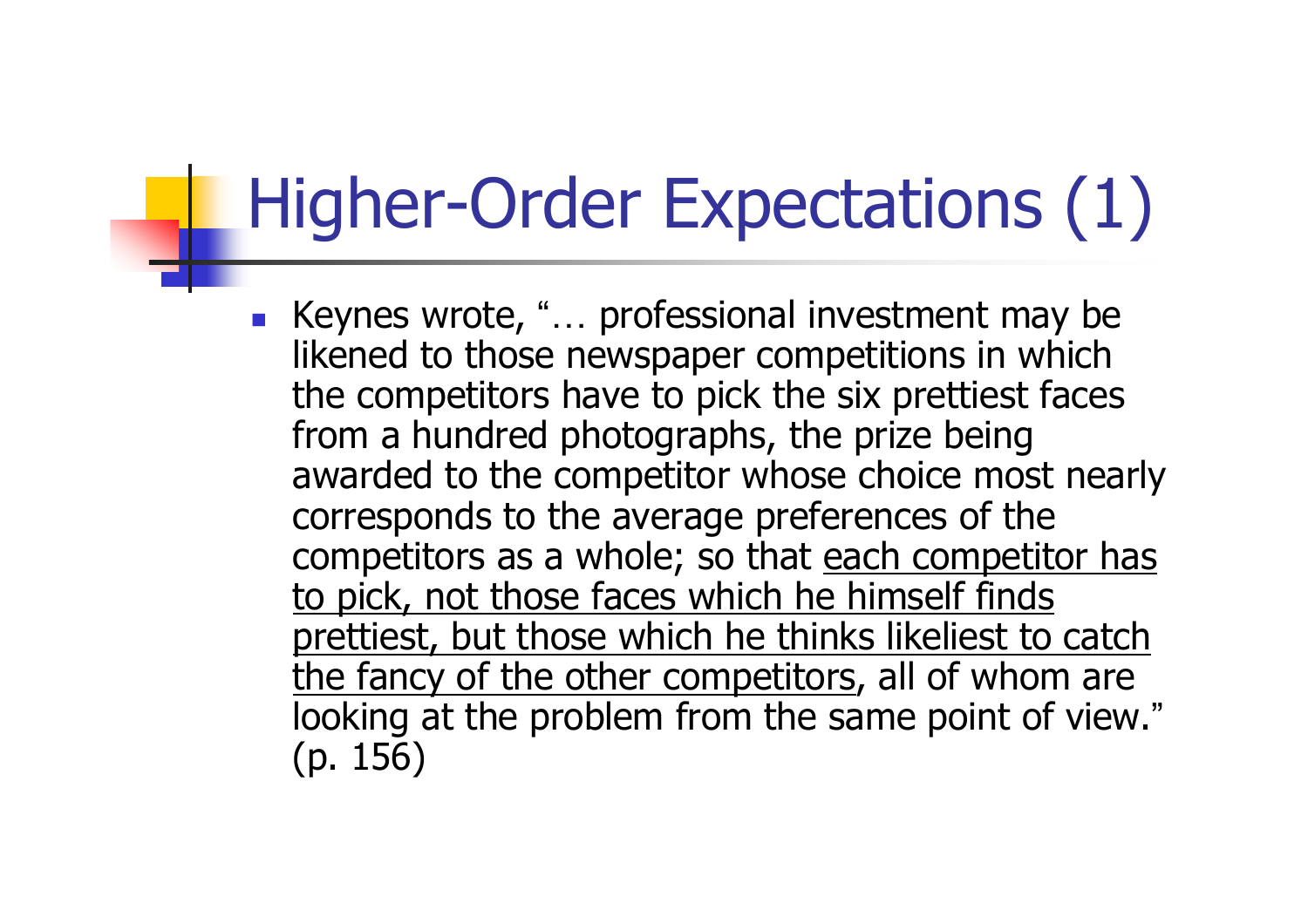### Higher-Order Expectations (2)

 Keynes continued, "We have reached the third degree where we devote our intelligences to anticipating what average opinion expects the average opinion to be. And there are some, I believe, who practice the forth, fifth, and higher degrees. " (p. 156)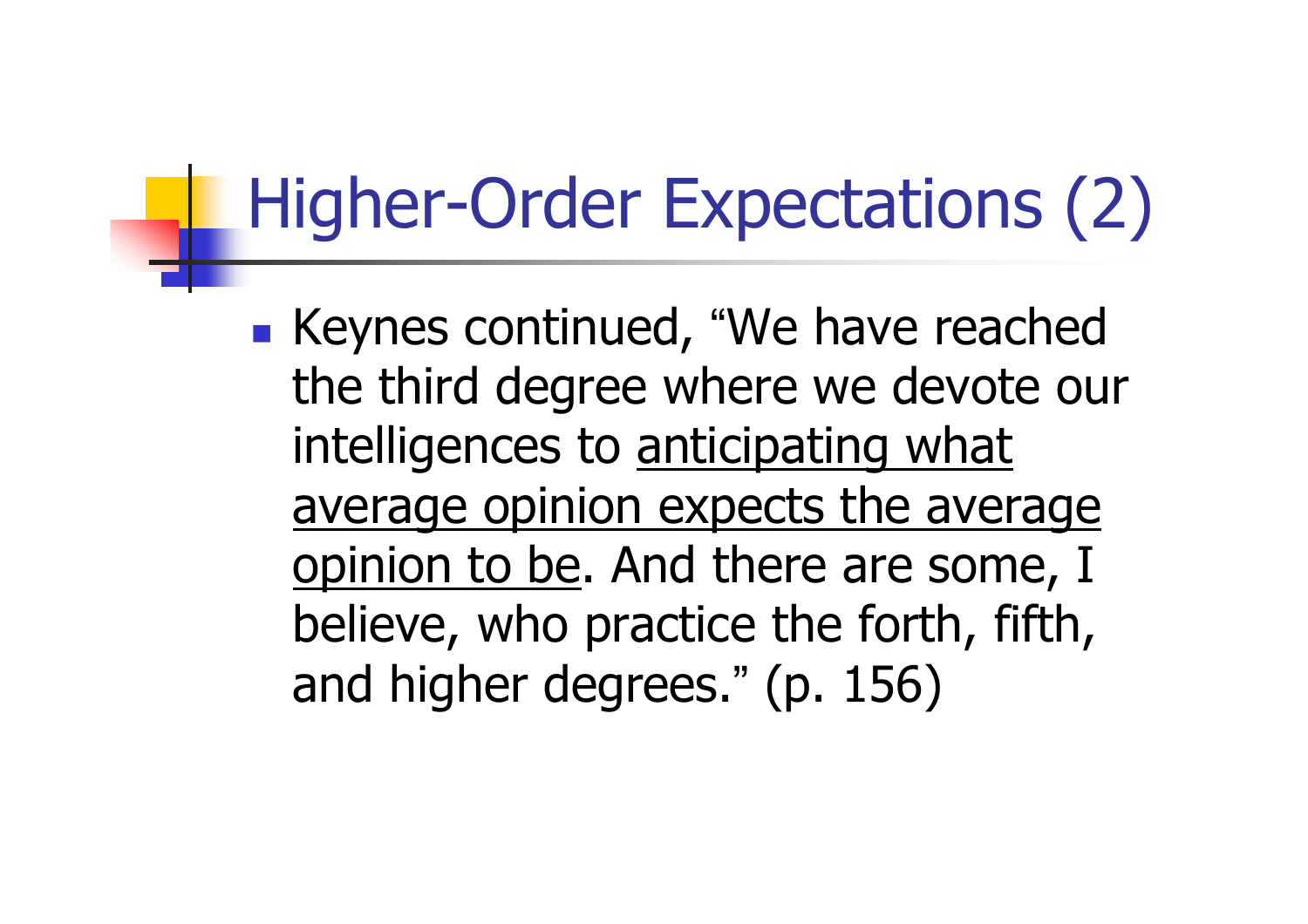### CARA-Gaussian Models

- Grossman (1976); Grossman and Stiglitz (1980):
	- CARA utility function.
	- **Normal distribution for the fundamental.**
	- **Informed traders receive private signals.**
	- **Without noise traders, the price is fully** revealing.
	- **No one has an incentive to collect costly** information (Grossman-Stiglitz paradox).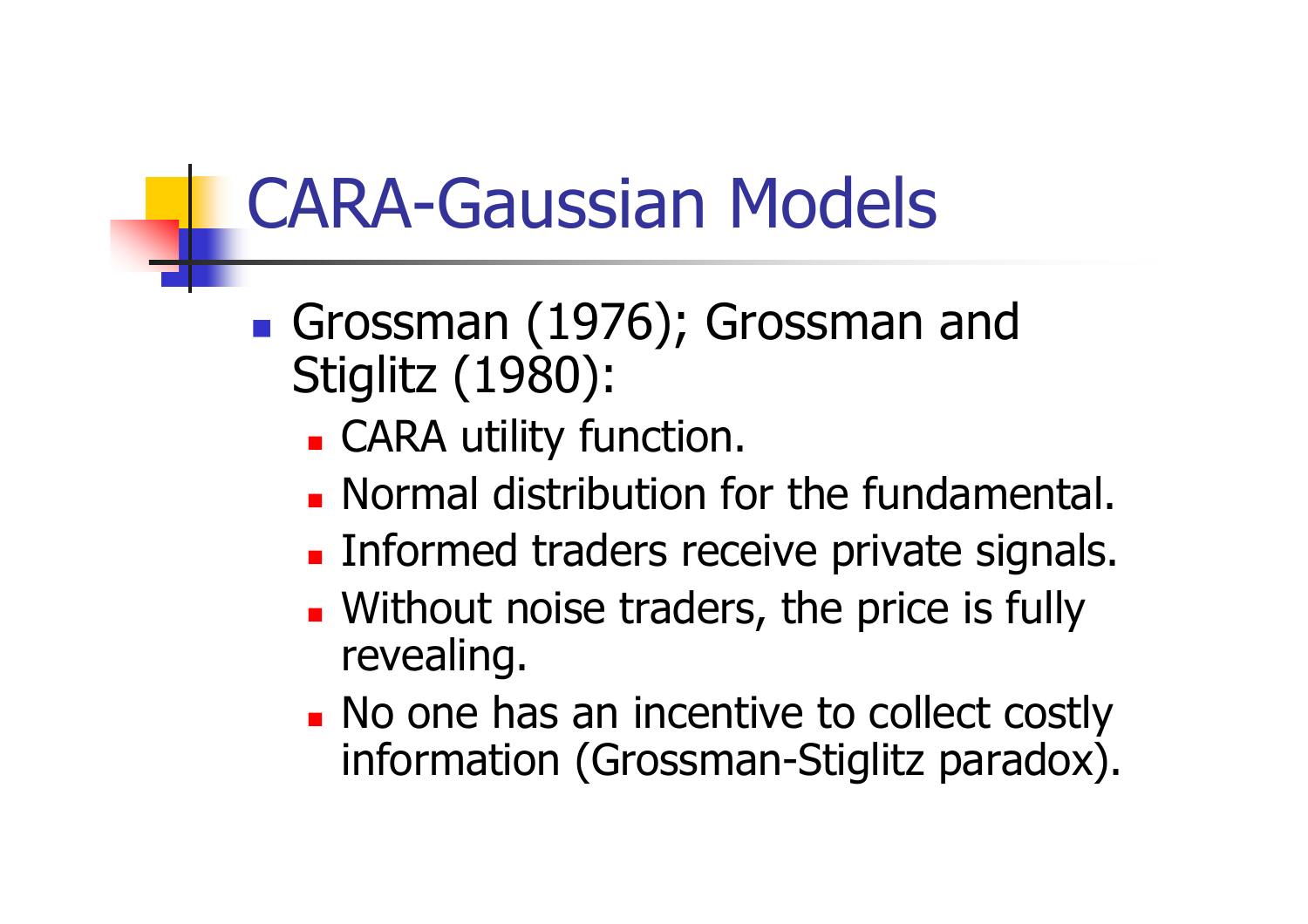### The AMS Model

- **Allen-Morris-Shin (Review of Financial** Studies, 2006).
- **Finite horizon: T is the final round.**
- **Single risky asset with liquidation value**  $\theta$ ∼N(y, $1/\alpha$ ).
- **Traders live for 2 periods (OLG).**
- **Traders of generation T get**  $\theta$  **in T+1.**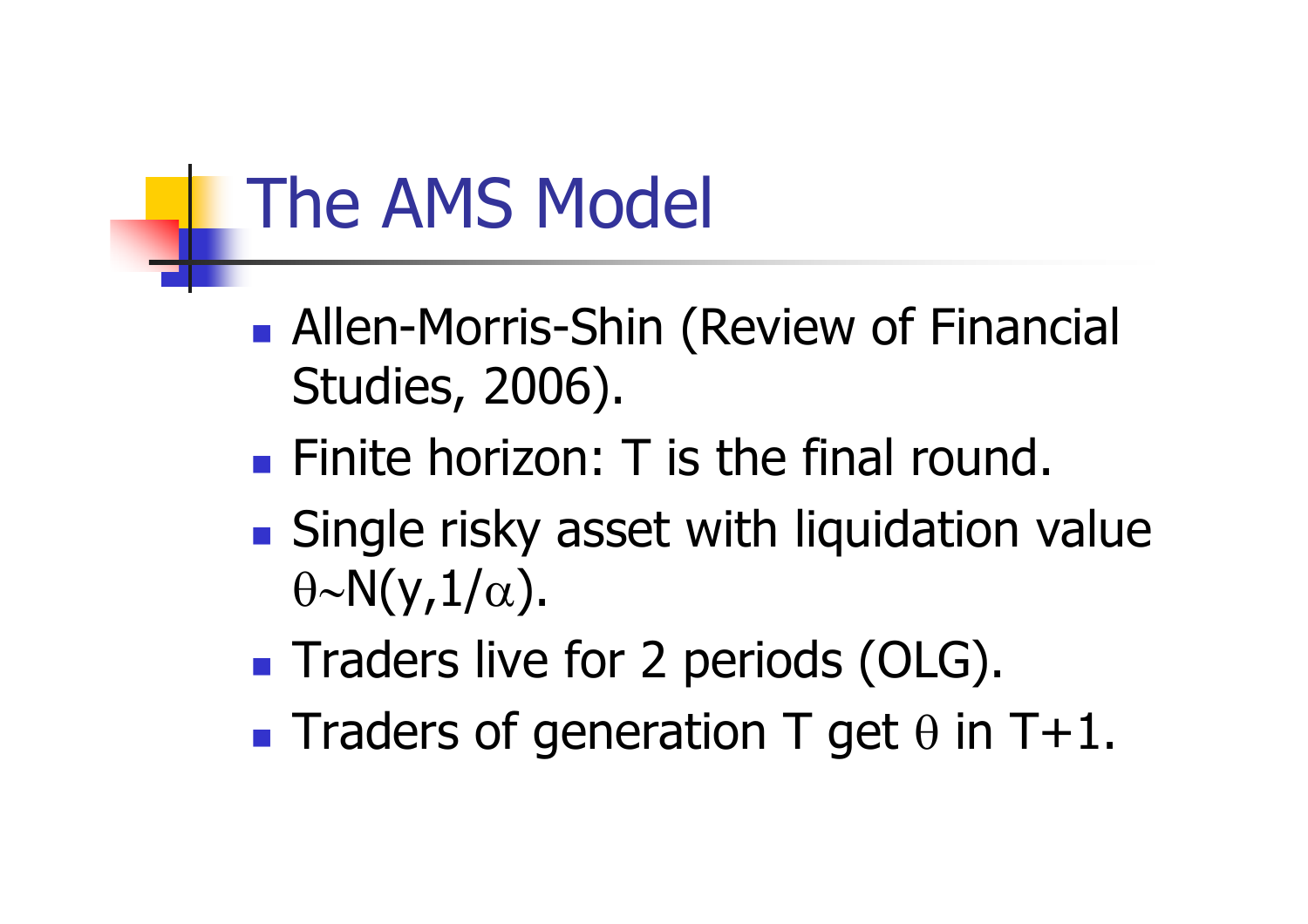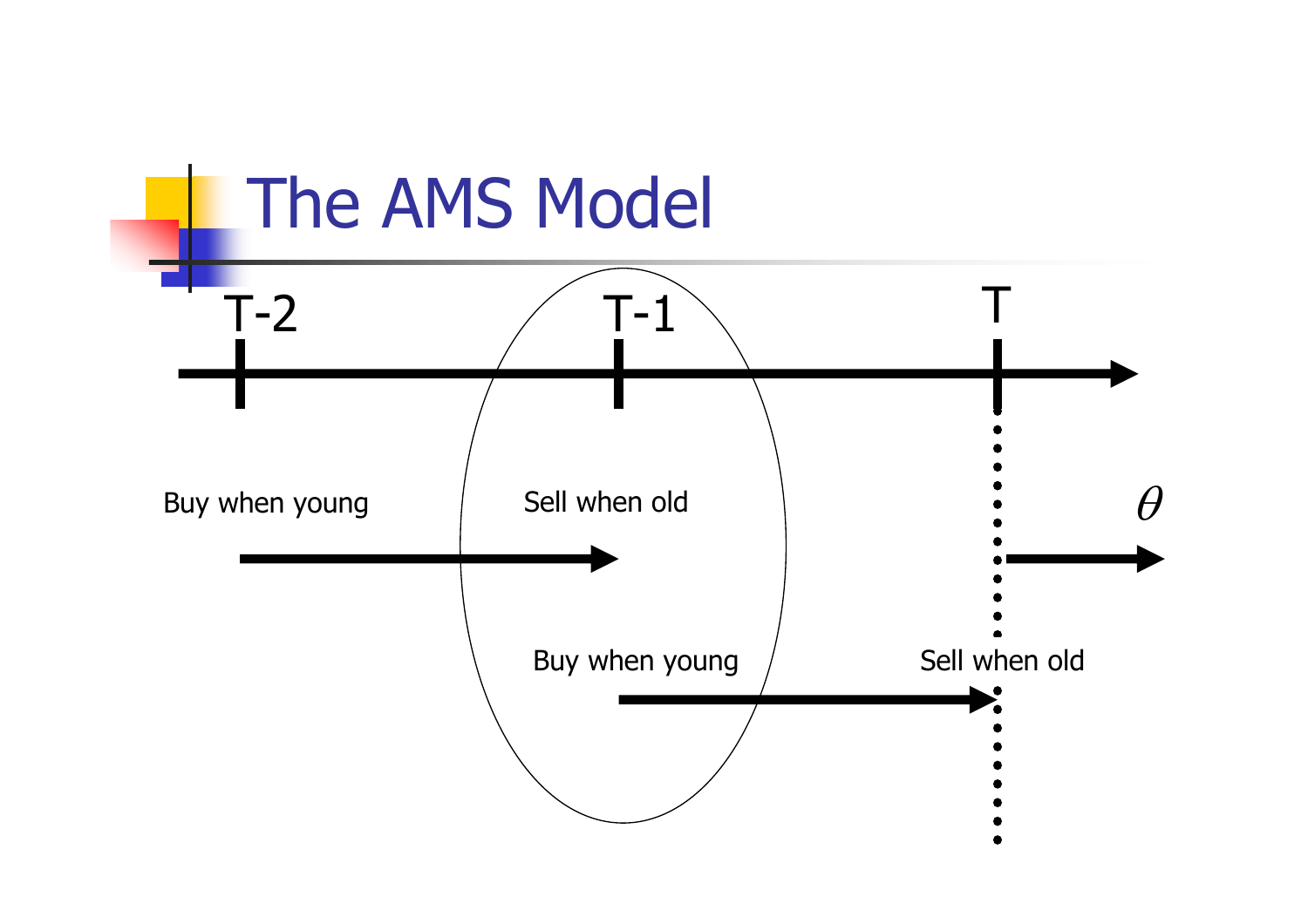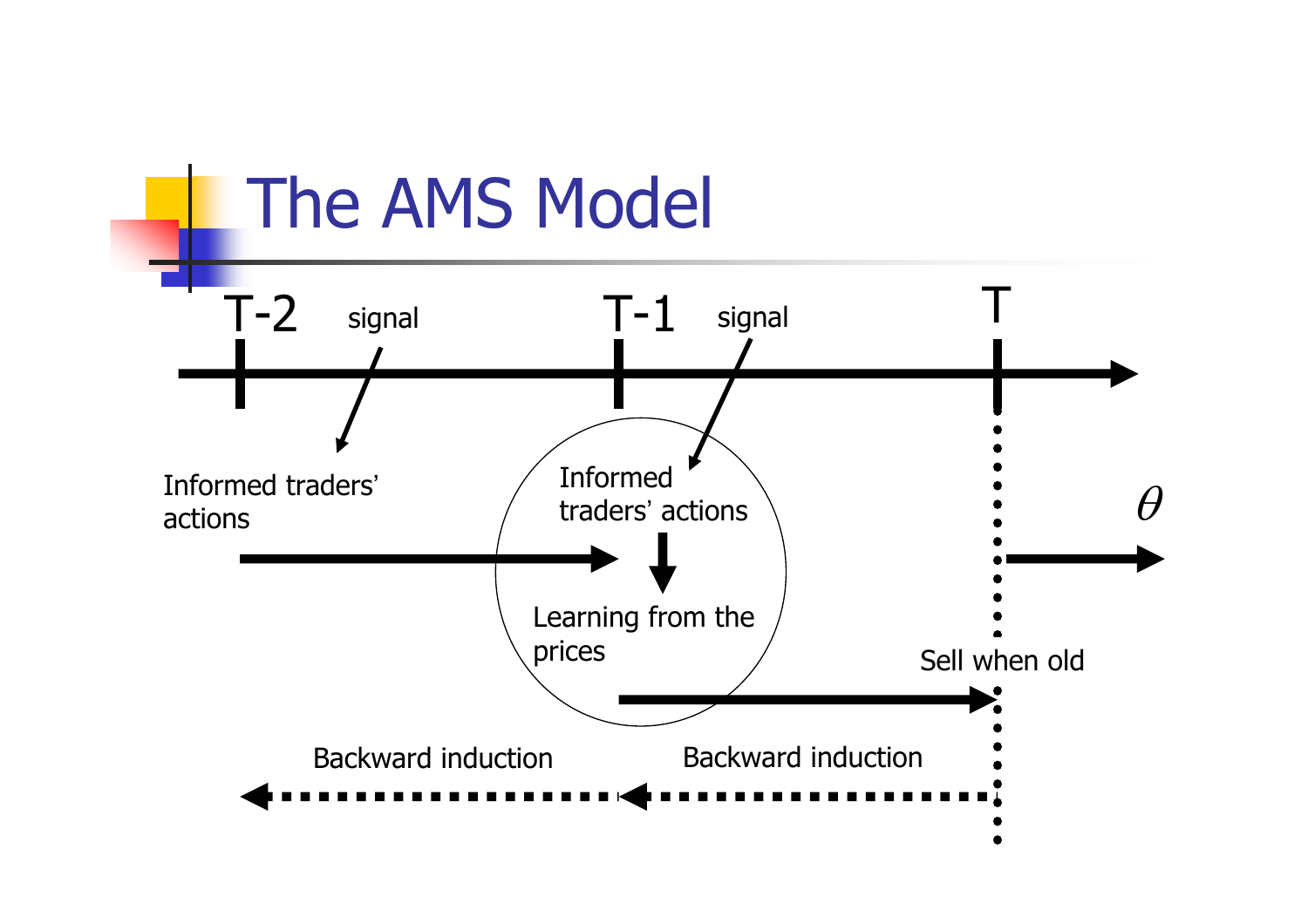### The AMS Model

### **The asset price at date t is**

 $\boldsymbol{p}_t$  $=E$  *t*  $E$  *t*+1 ⋅⋅⋅ $\cdot$  *E*<sub>T</sub>( $\theta$ ) + *random* 

**In particular,** 

$$
E_t(E_{t+1}(\theta))\neq E_t(\theta)
$$

Average expectations about average expectations about the fundamentals  $= HOE =$  beauty contests.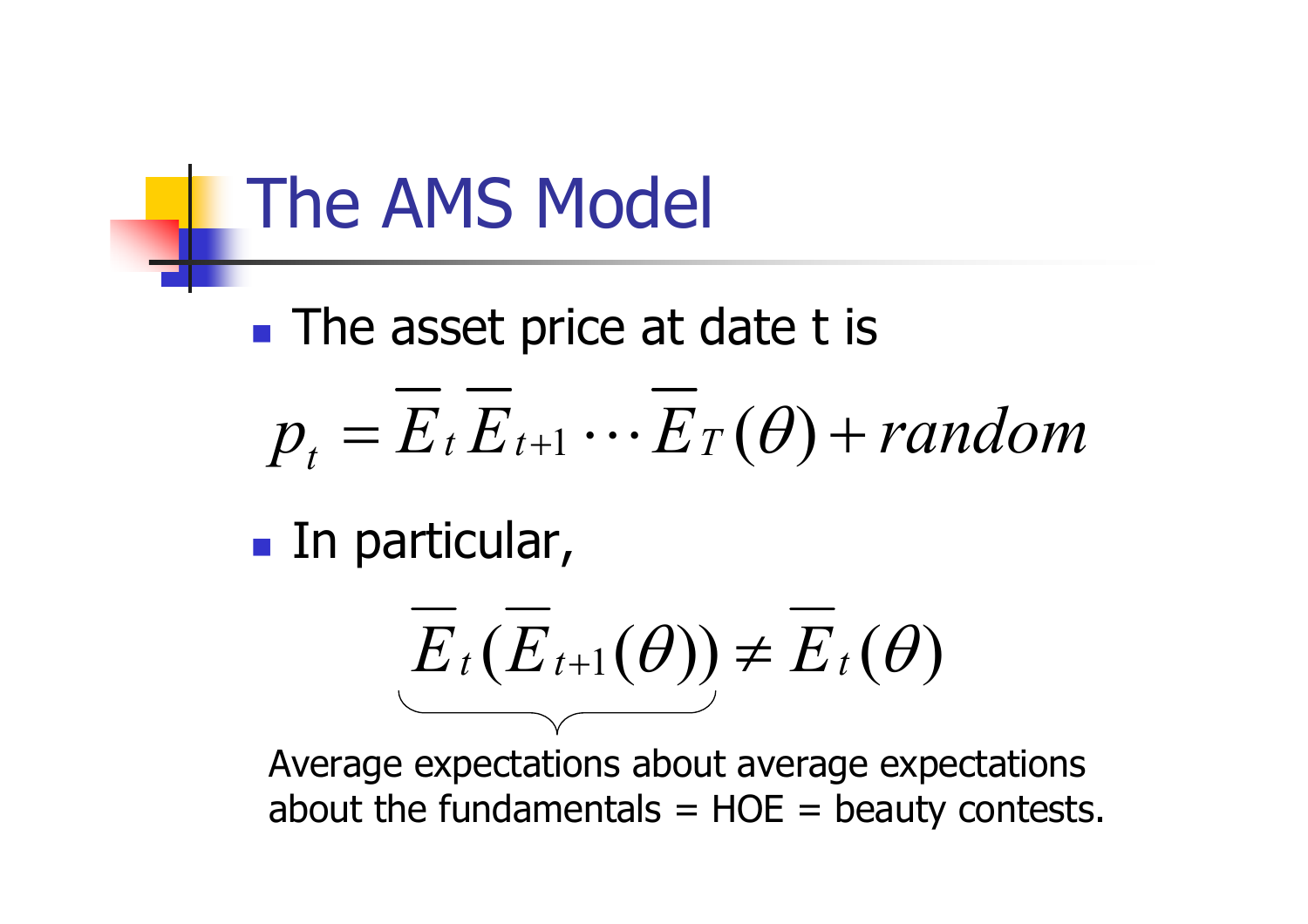### In this paper …

**Ne introduce rational uninformed** traders into the AMS framework to investigate the impact of asymmetric information on asset prices in the presence of beauty contests.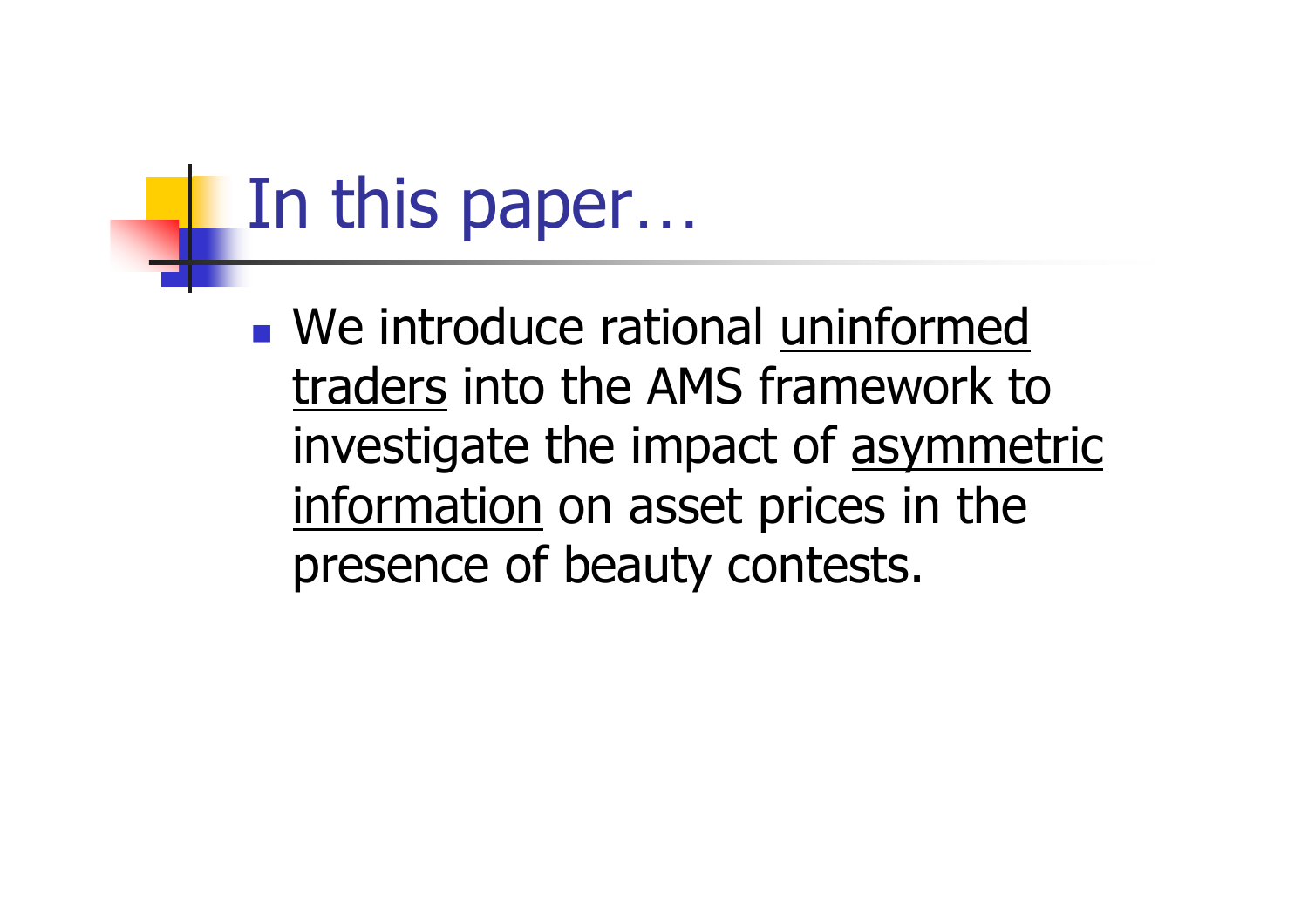### Asymmetric Information

- Gennotte and Leland (1990); Barlevy and Veronesi (2003):
	- **Static model with uninformed traders.**
	- **A** decrease in the price might be interpreted as a weak fundamental.
	- **Multiple equilibria and crashes.**
- **Nonlinearity is introduced via noise** traders.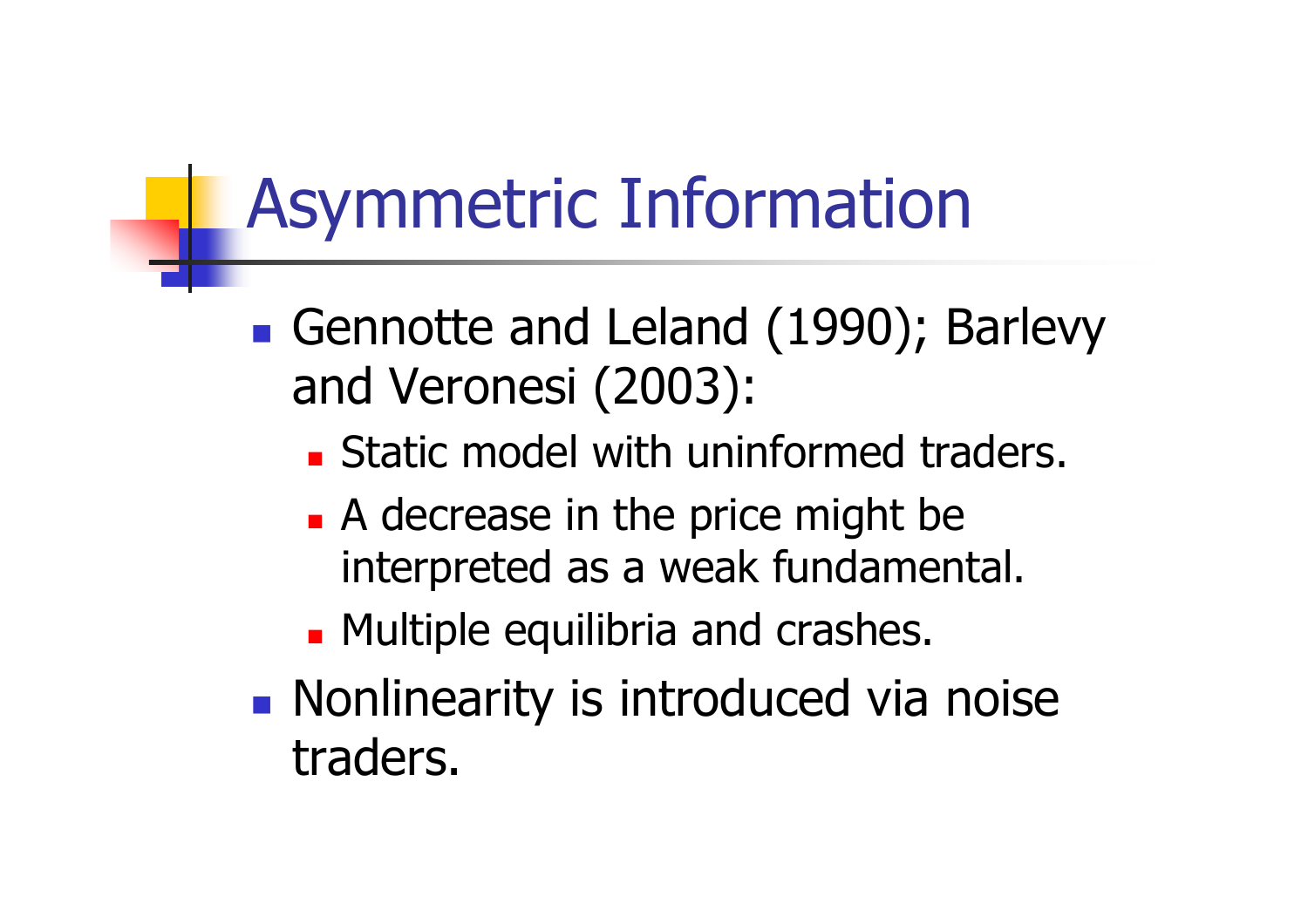### Multiple linear equilibria

- Cespa (2002); Cespa and Vives (2007):
	- Two-period NREE model.
	- **Noise trading has a serial correlation.**
	- **There is no informative signal in date 2.**
	- Multiple linear equilibria (=crash?).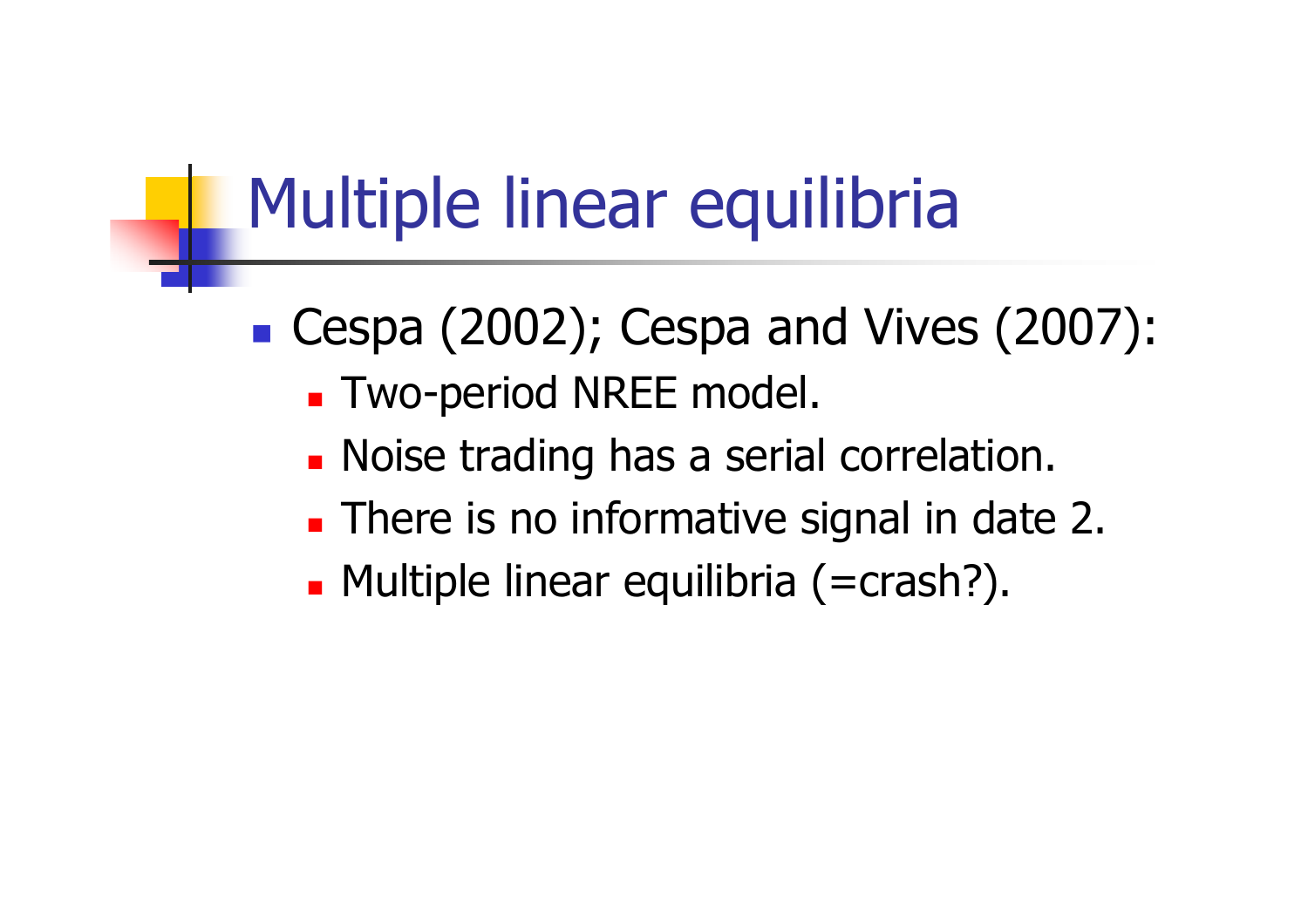

**Does equilibrium multiplicity (=crash)** arise as a result of beauty contests under asymmetric information?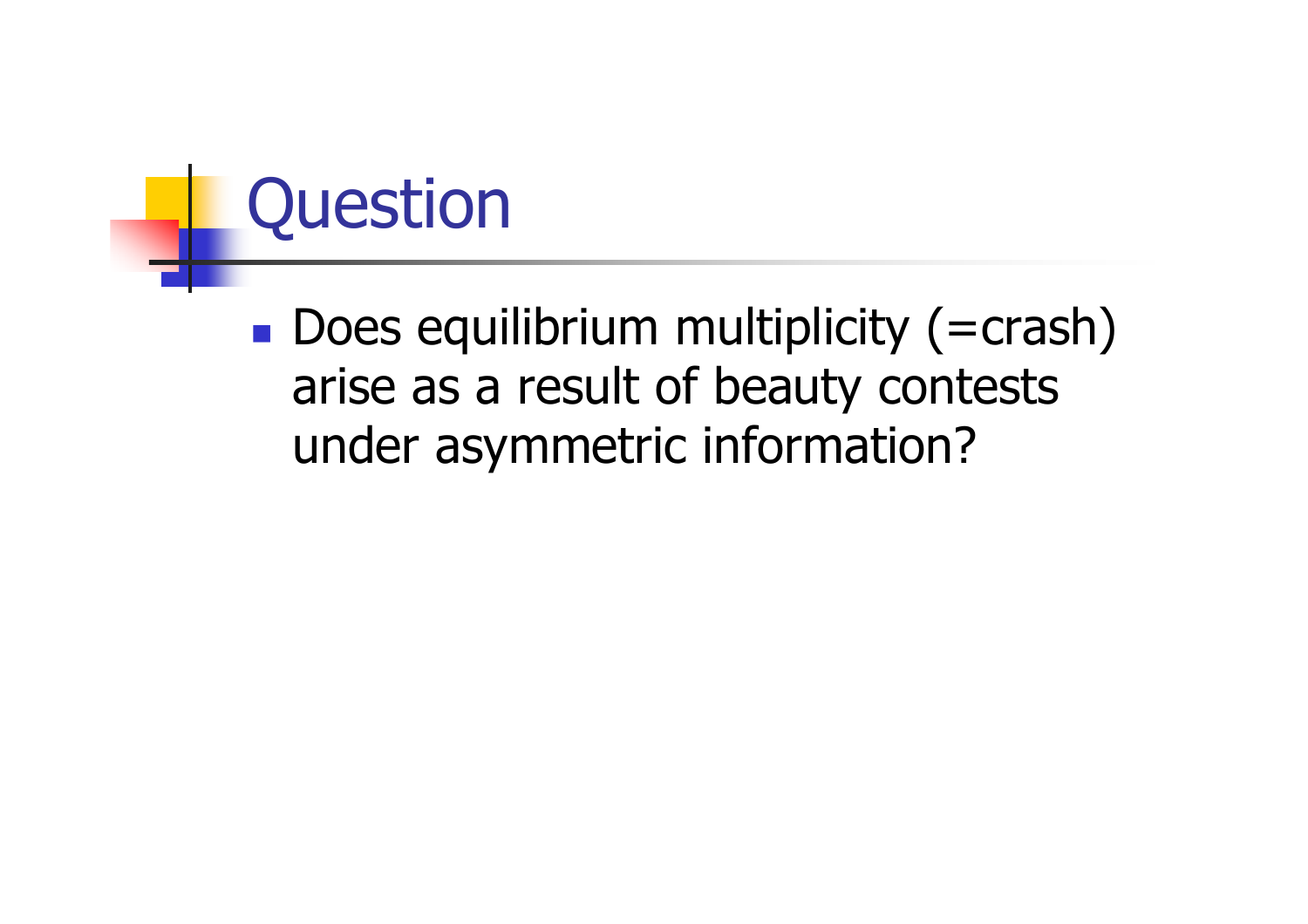### Answer

### **.** "Unlikely" under limit orders:

- **Traders submit their demand schedules.**
- **.** "Maybe" under market orders:
	- **Traders submit the quantities demanded.**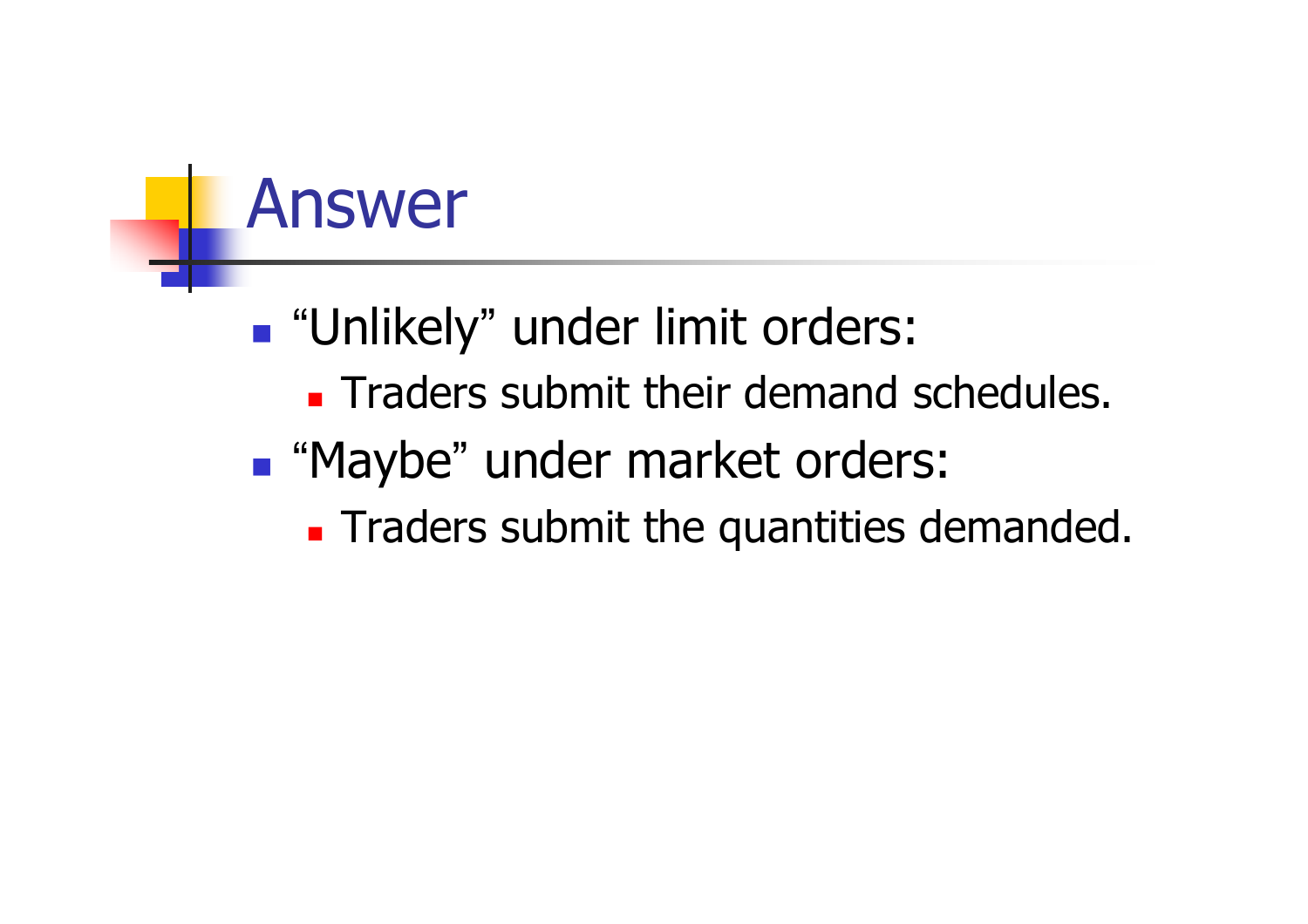# The Model (1)

- **Finite horizon: T is the final round.**
- **Single risky asset with liquidation value**  $\theta$ ∼N(y, $1/\alpha$ ).
- **Traders live for 2 periods (OLG).**
- **Traders of generation T get**  $\theta$  **in T+1.**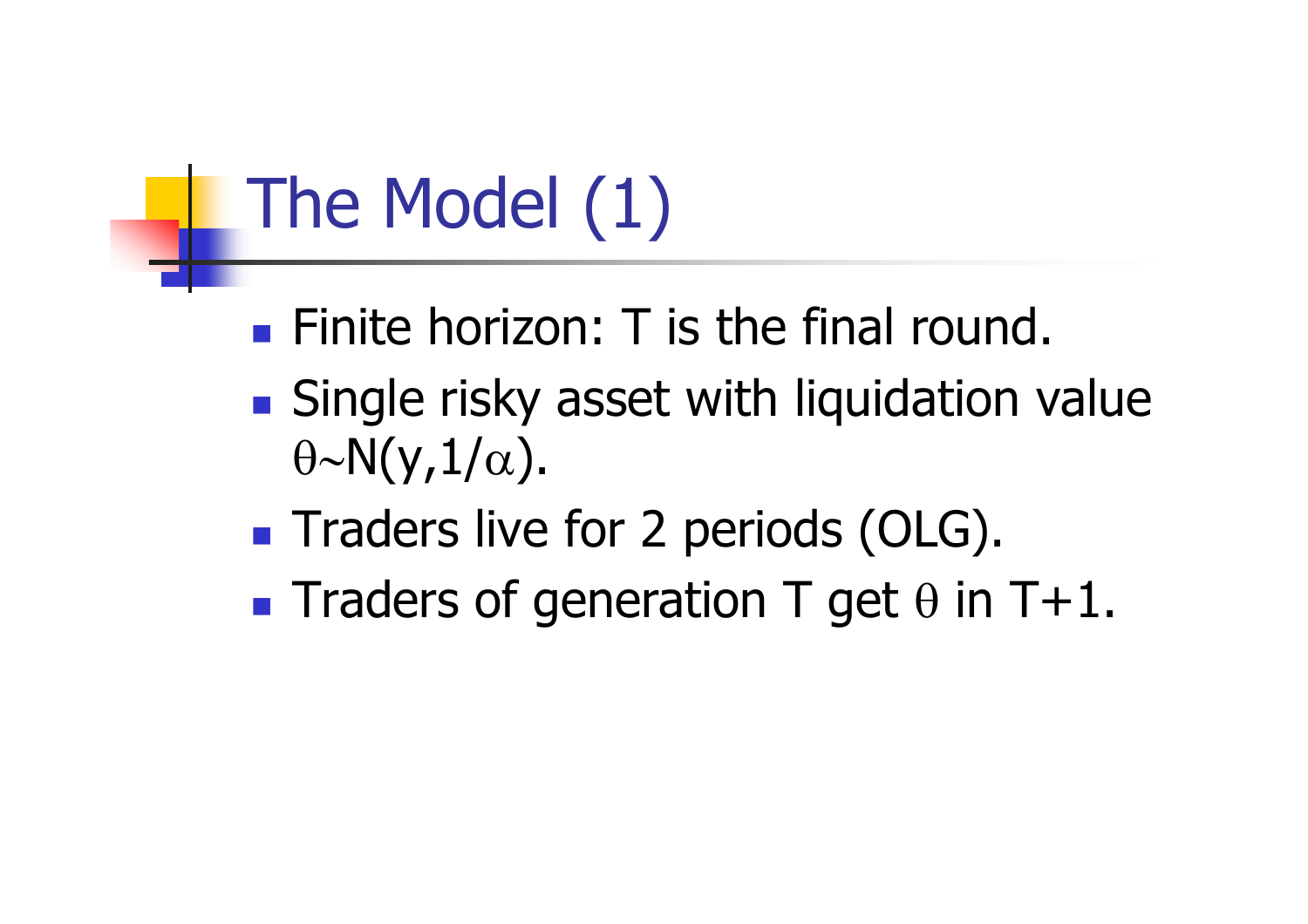# The Model (2)

- Traders (OLG):
	- **Informed traders:** φ
	- Uninformed traders: 1-φ
	- **Noise traders**
- Noisy supply of asset:  $s_t$ ~N(0,1/γ)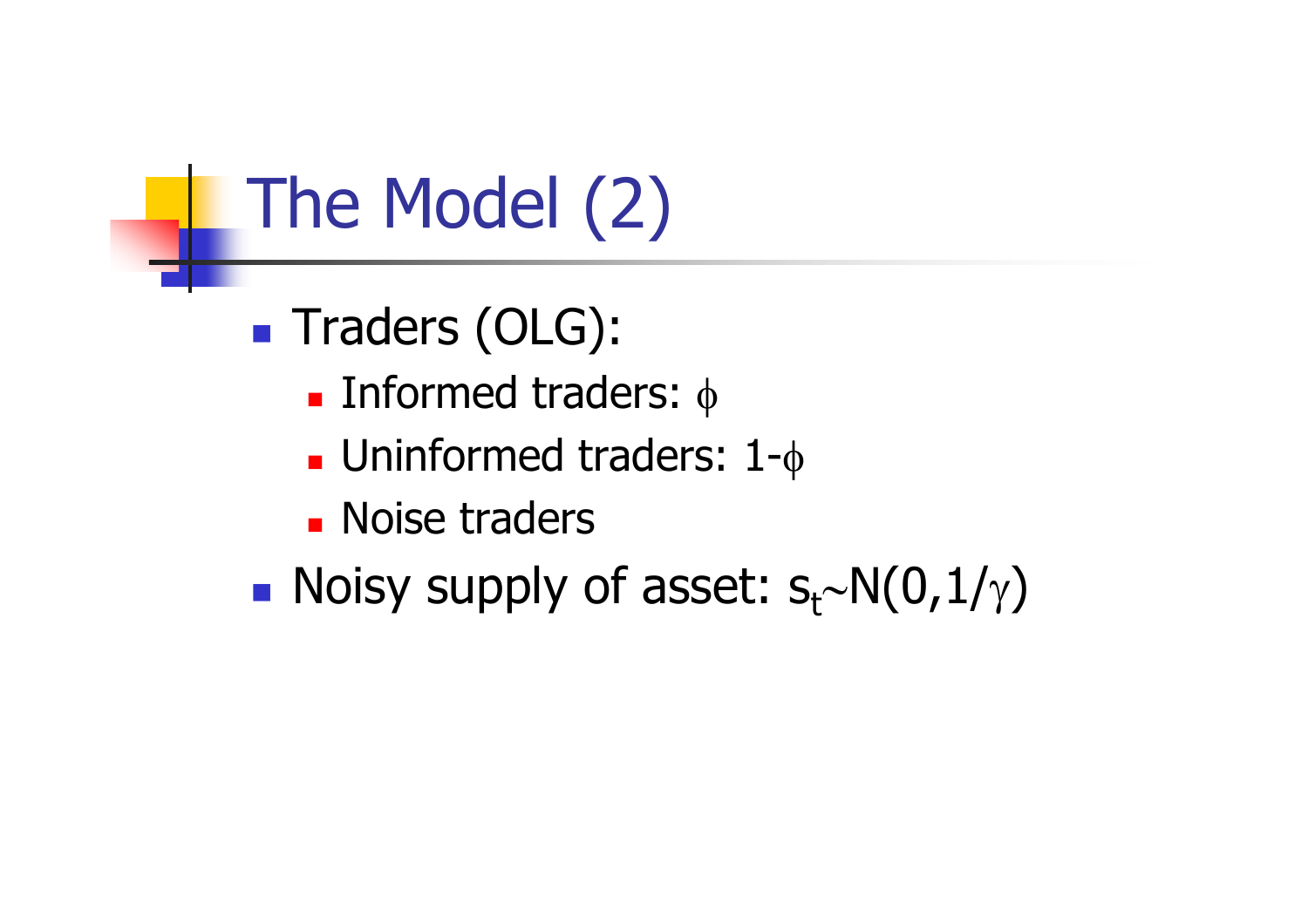## The Model (3)

**Each informed trader i receives a noisy** signal about the fundamentals:

$$
x_{it} = \theta + \varepsilon_{it}, \varepsilon_{it} \sim N(0,1/\beta)
$$

**Informed trader i's information set:** 

$$
\Omega_{it} = \{y, p_1, p_2, \cdots, p_t, x_{it}\}
$$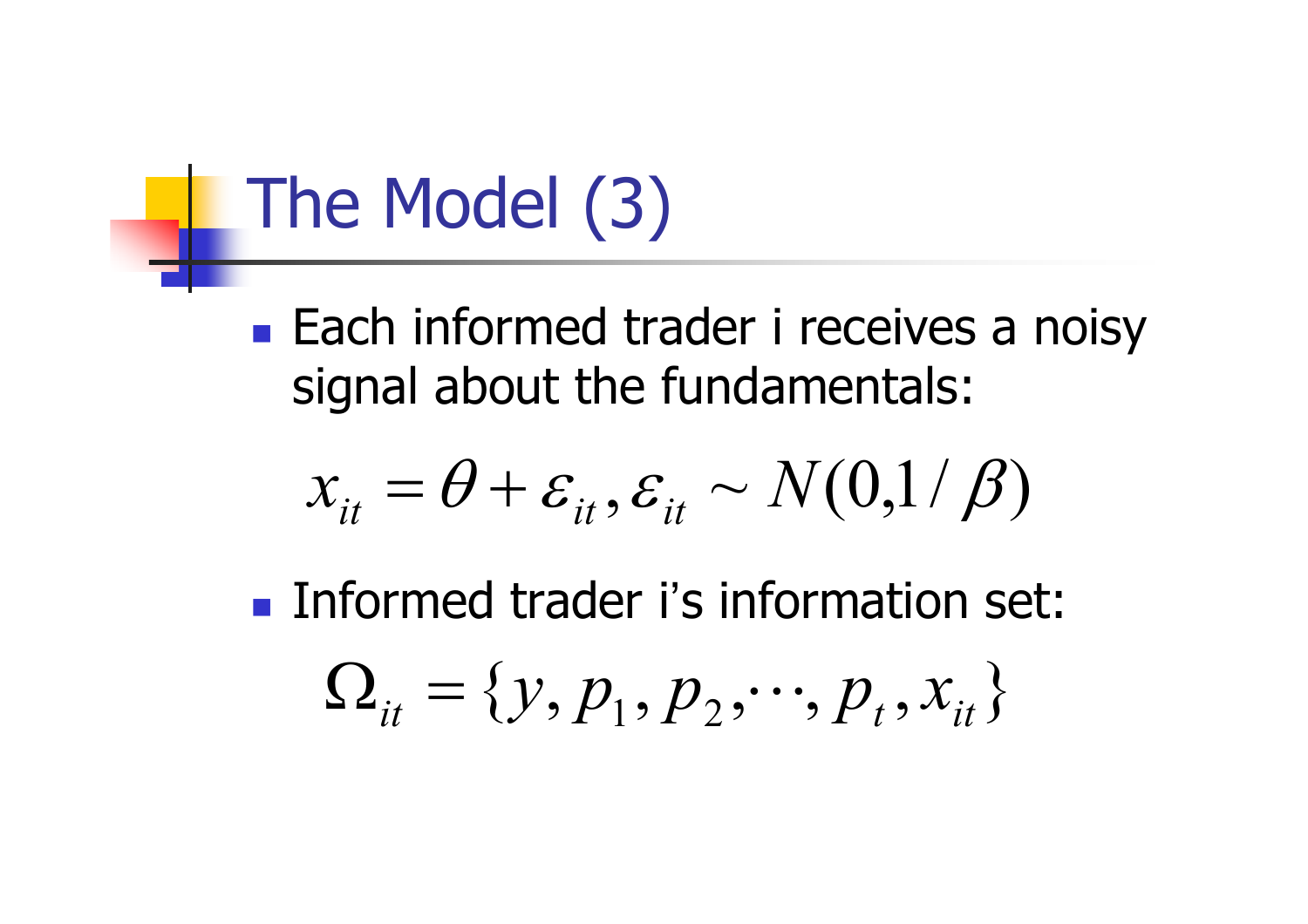## The Model (4)

### **Informed trader's decision problem:**  $\left[U(w_i) | \Omega_{it}\right]$  $X^{}_{it}$  ,  $\!_{it}$  $\max E[U(w_i) | \Omega$

*s t* . .

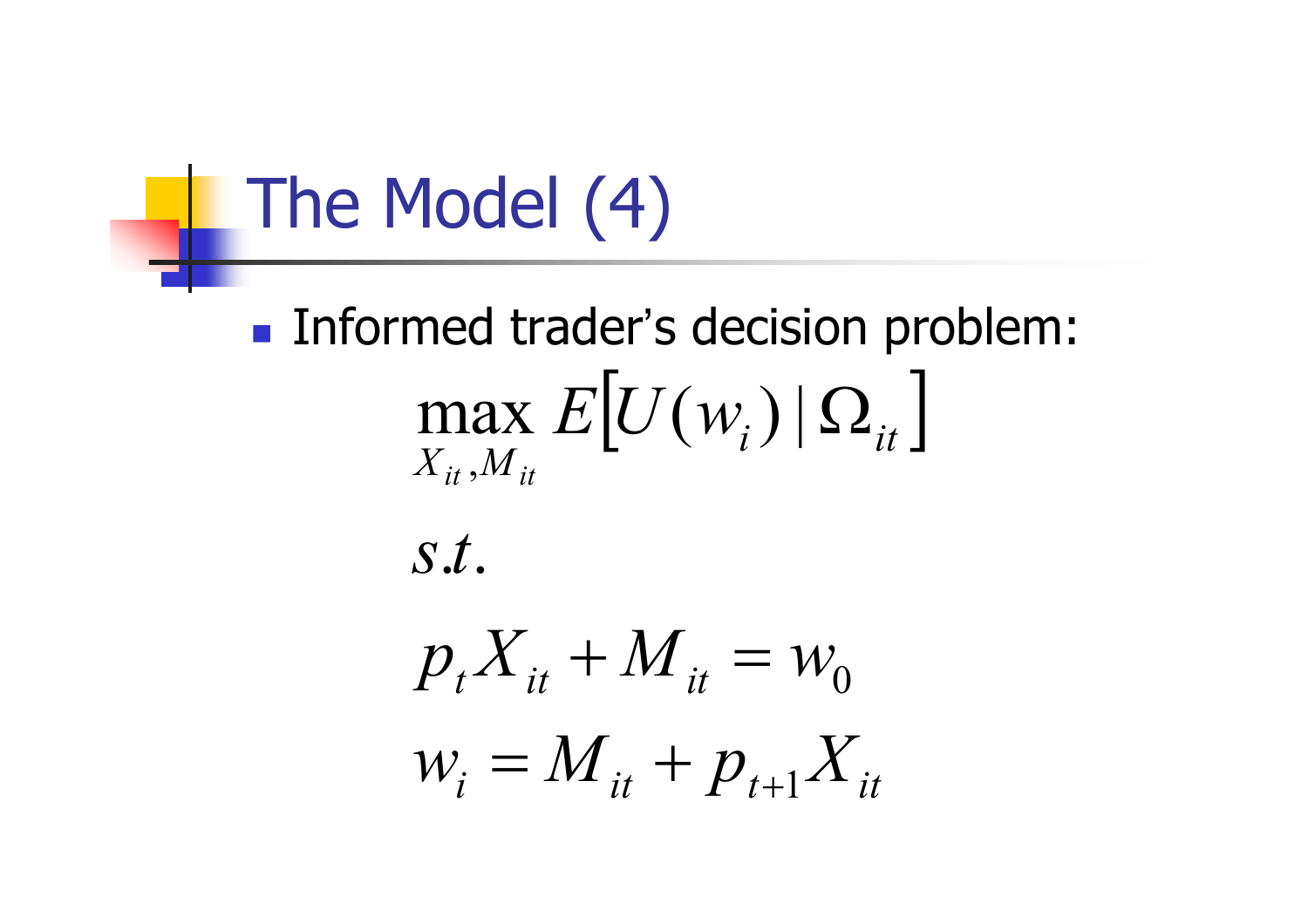## The Model (5)

- $\blacksquare$  W/O loss of generality,  $w_0 = 0$ :  $\left[ U((p_{_{t+1}}-p_{_t})X_{_{it}})|\Omega_{_{it}} \right]$ *X it* $E[U|(p_{t+1}-p)$  $\max_{t} E[U((p_{t+1} - p_t)X)]$  $- \, p_{_t}) X_{_{it}}$  )|  $\Omega$
- **Example Consumption function is of CARA class:**

$$
U(w) = -\exp\{-w/\tau\}
$$

 $\blacksquare$  τ: risk-tolerance parameter.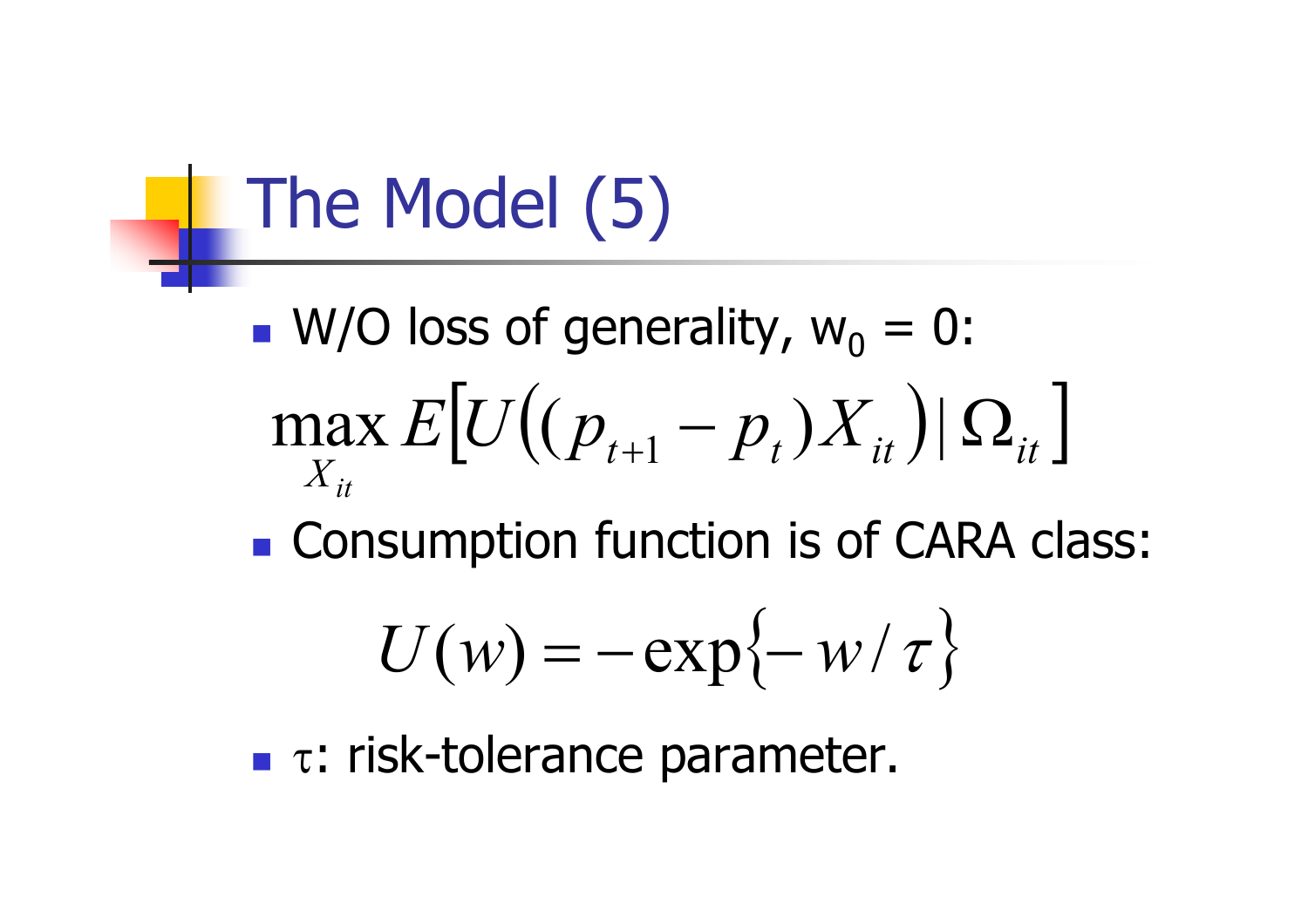## The Model (6)

#### **Gaussian property:**  $\mathrm{Var}[w | \Omega]$ 2  $\max EU \Leftrightarrow \max E[w|\Omega]-\frac{1}{2}$ — Var[w|Ω  $\tau$

**Asset demand function:** 

$$
X_{it} = \frac{\tau \left[E\left[p_{t+1} | \Omega_{it}\right] - p_t\right]}{\text{Var}\left[p_{t+1} | \Omega_{it}\right]}
$$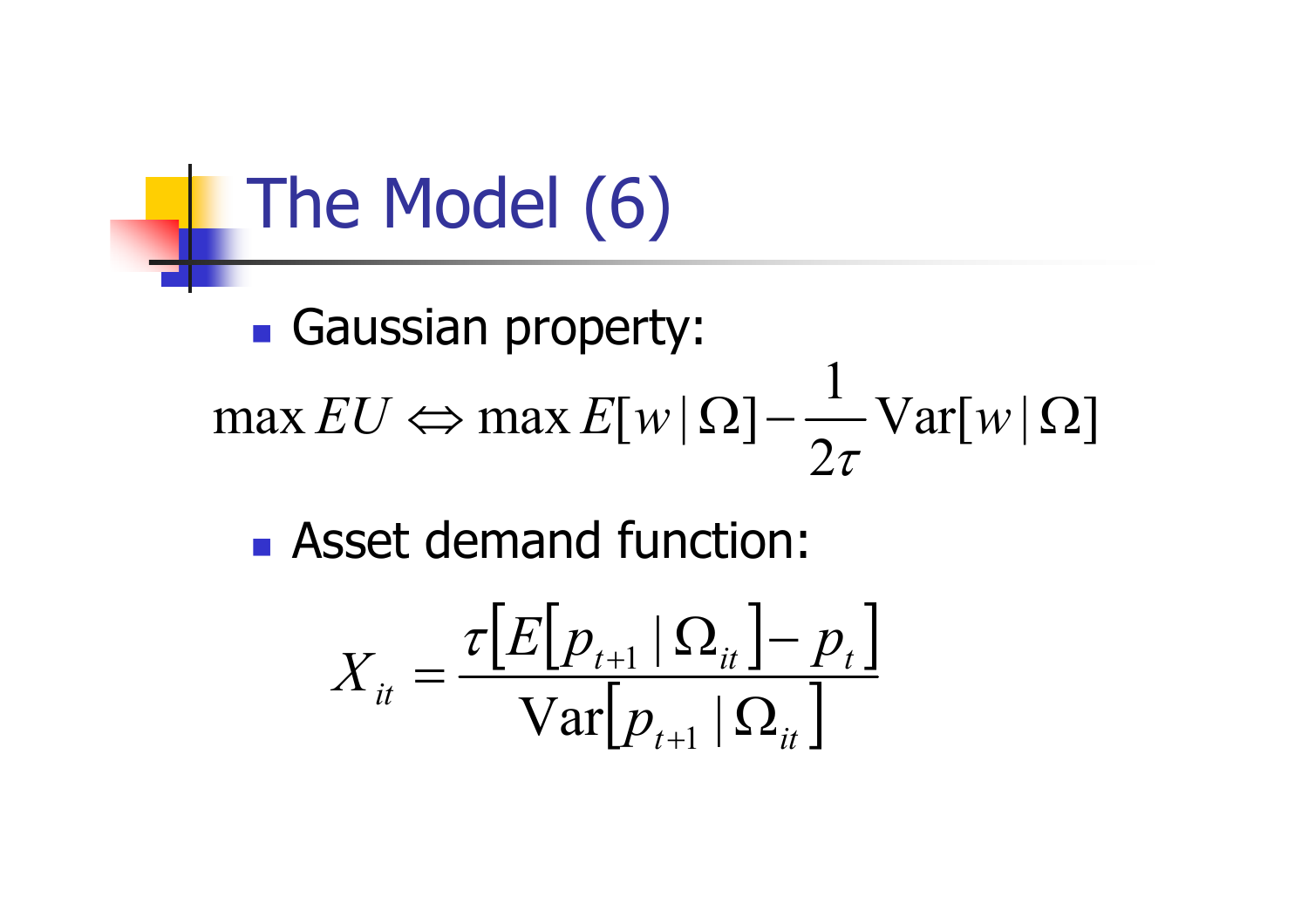### Noise Traders (1)

**In general,** 



Old traders unwind their positions

But, in date 1,

$$
\int_0^1 X_{i1}di = s_1 \quad \text{and} \quad \int_0^1 X_{it}di = s_t
$$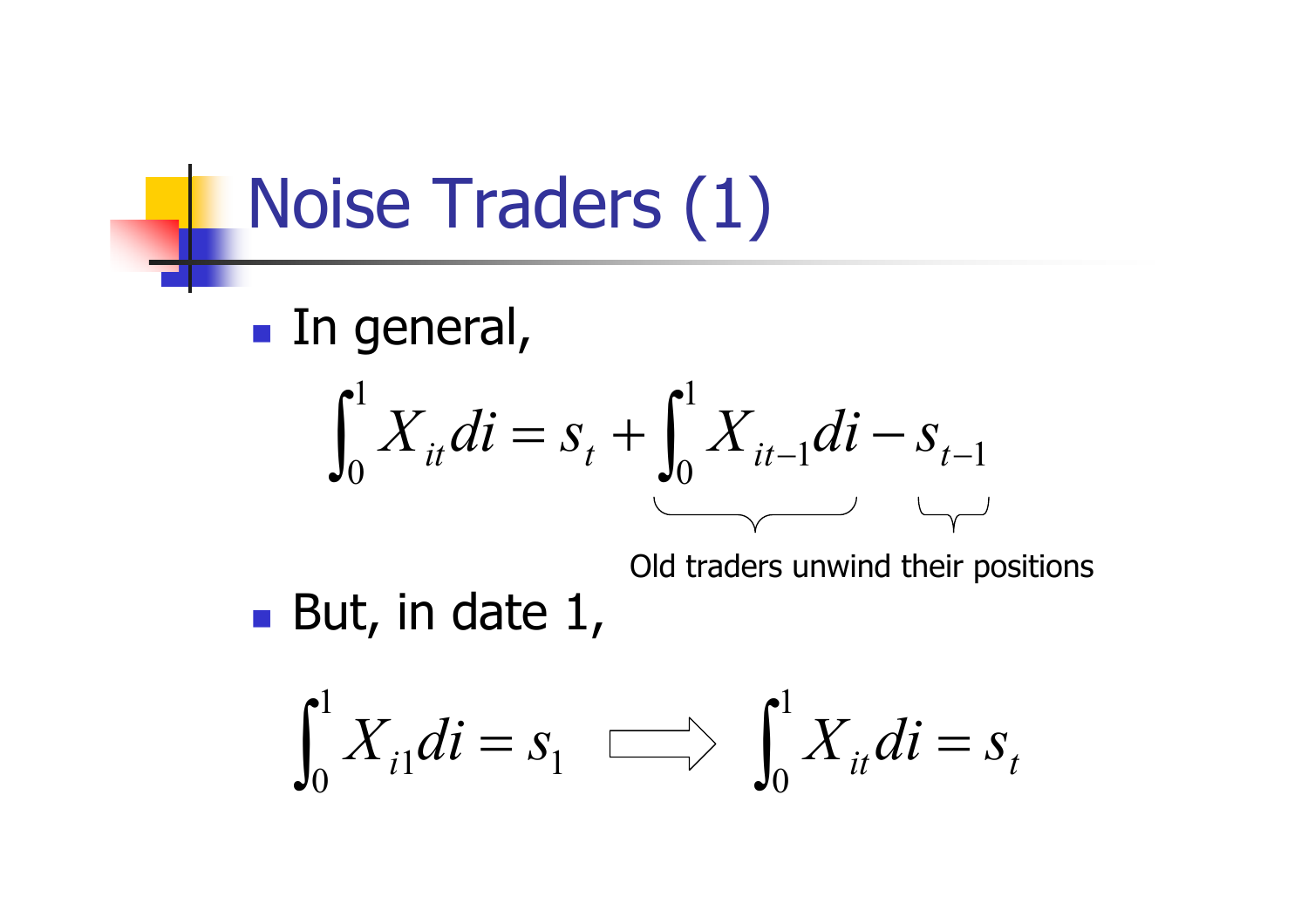### Noise Traders (2)

■ Cespa (2002):

$$
\int_0^1 X_{it} dt = \int_0^1 X_{it-1} dt + S_t
$$

- **Noise traders are not OLG.**
- As a result,

$$
\int_0^1 X_{it} dt = S_{t-1} + S_t
$$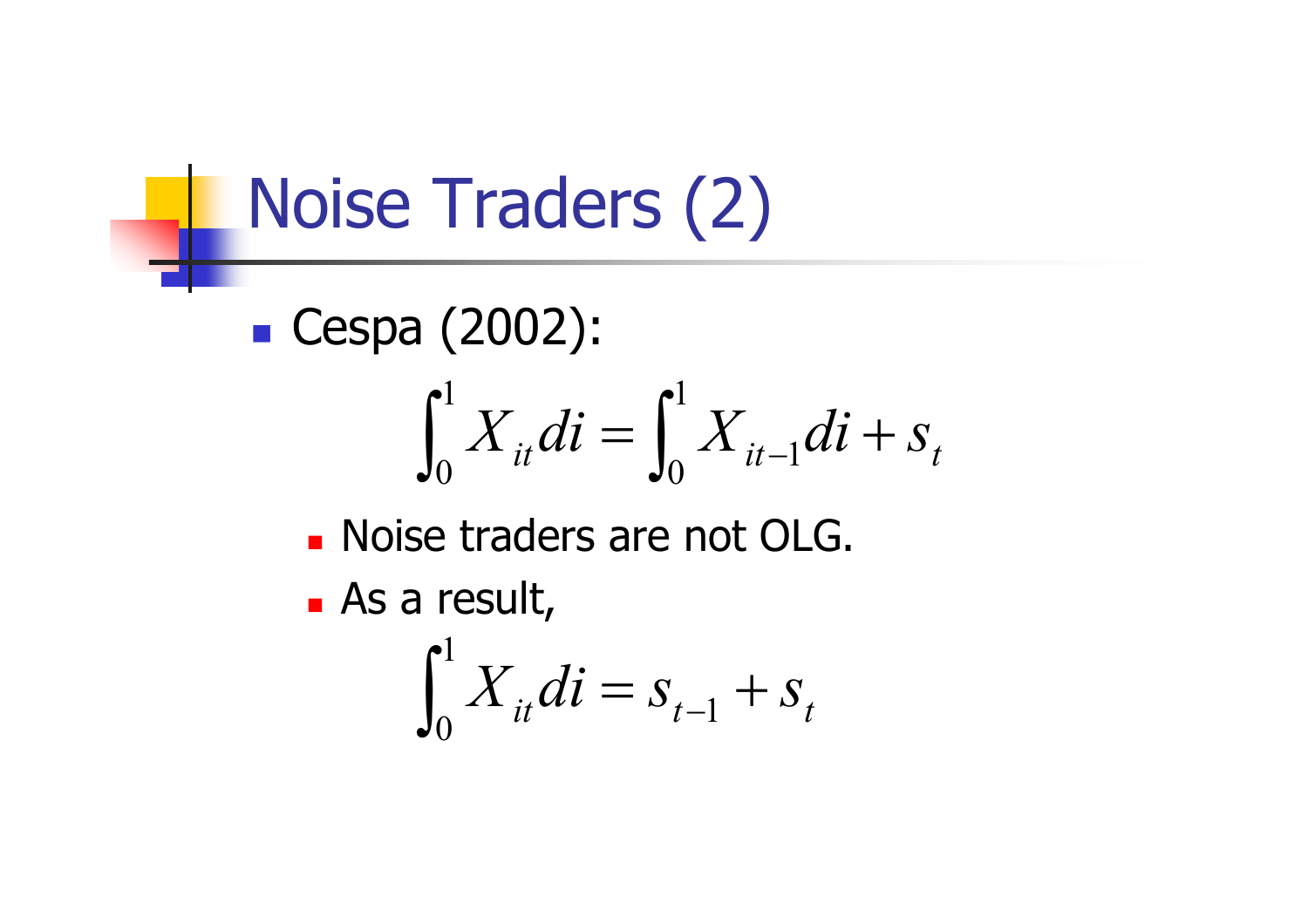### Noise Traders (3)

**Cespa and Vives (2007):** 

$$
\int_0^1 X_{it}di = \rho s_{t-1} + u_t
$$

- **Noise trading follows AR(1) process:** 
	- **▪** ρ=0: AMS
	- $p=1$ : Cespa (2002)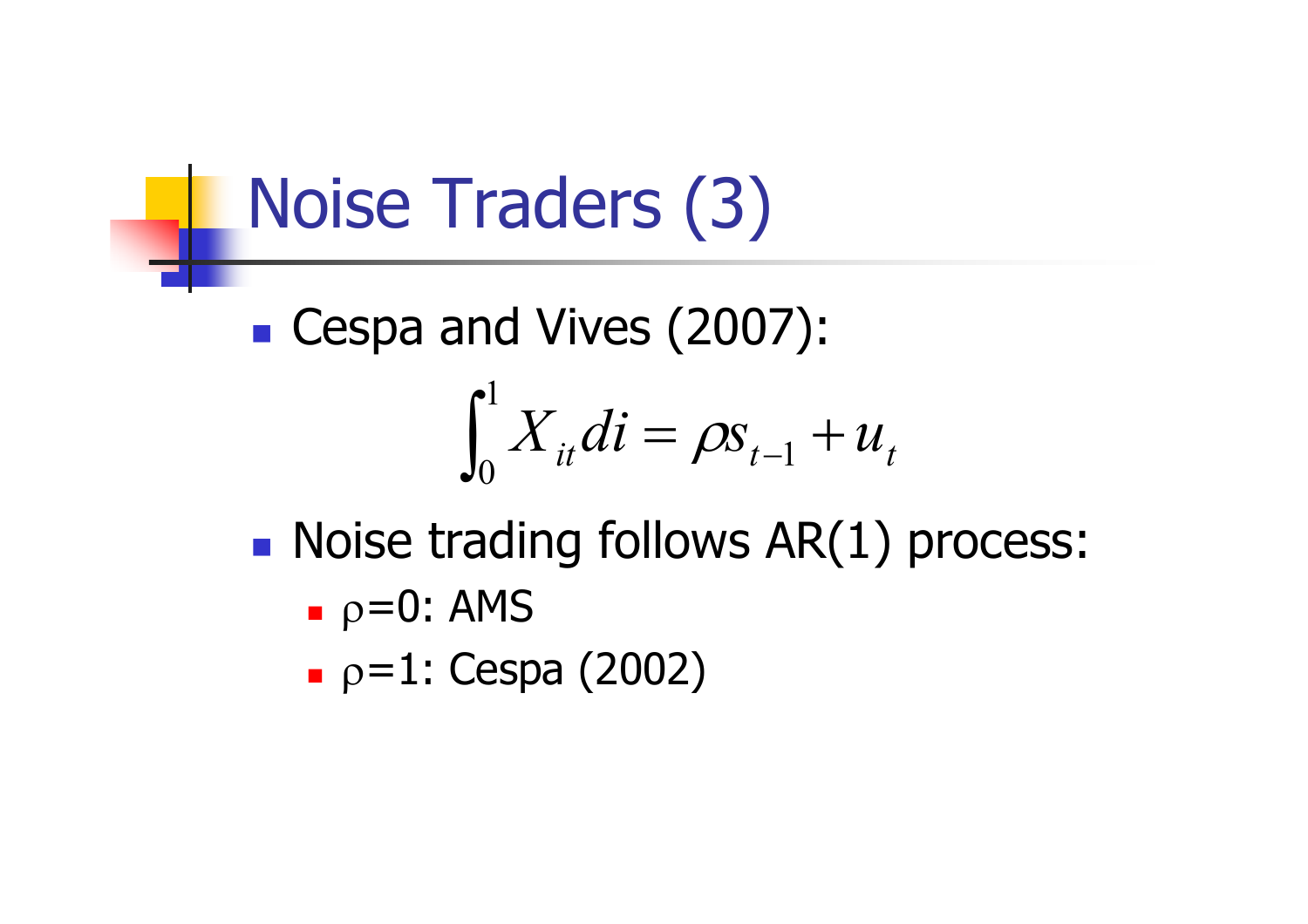### Stock Market Equilibrium (1)

- **Each trader submits his demand** schedule to the market.
- Date T:



Noisy supply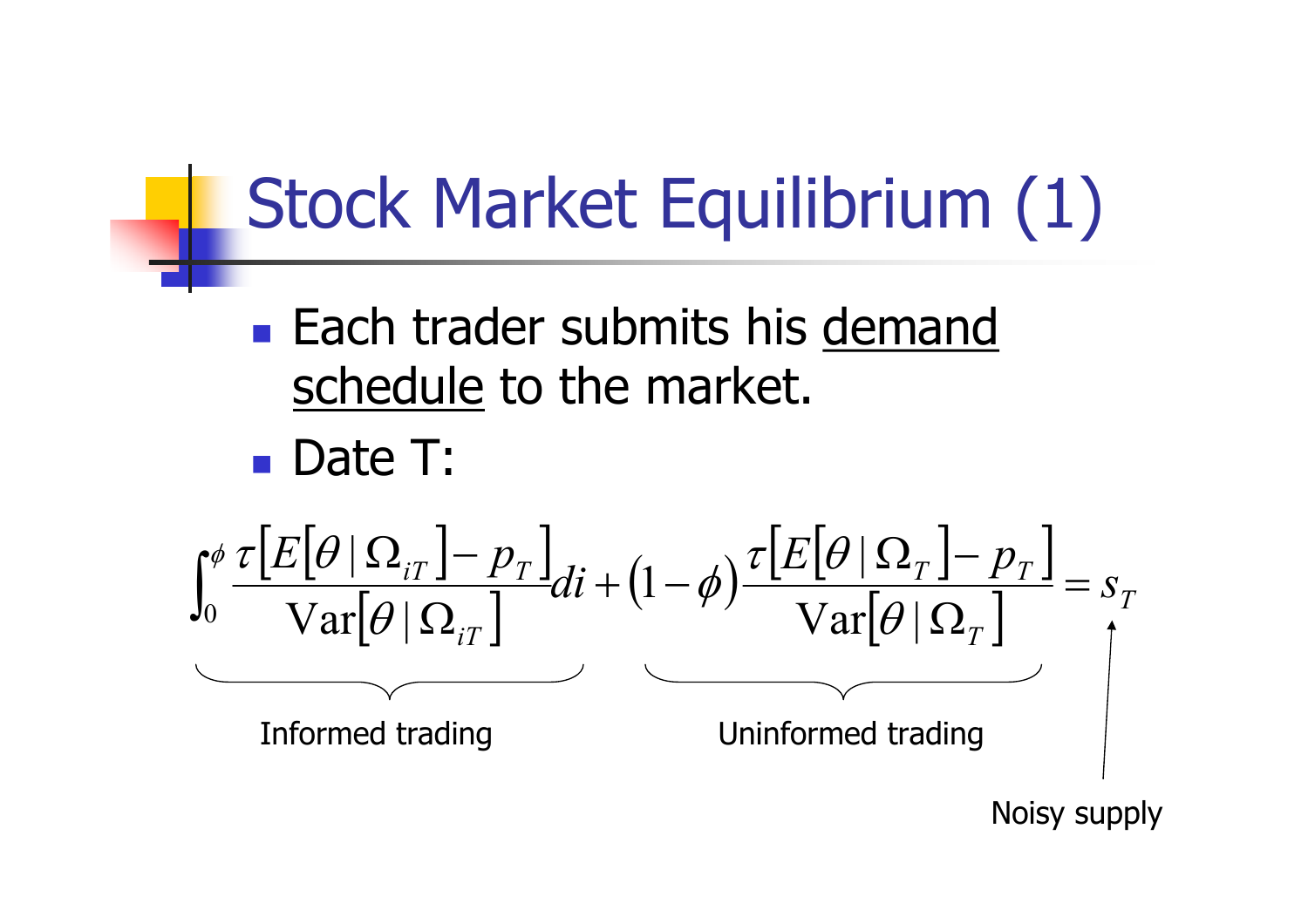### Stock Market Equilibrium (2)

**In the static equilibrium,** 

$$
p_T = \xi_T^1 \overline{E}_T(\theta) + (1 - \xi_T^1) E[\theta | \Omega_T] - \xi_T^3 s_T,
$$
  

$$
\xi_T^1 = \frac{1}{1 + \frac{1 - \phi \operatorname{Var}[\theta | \Omega_T]}{\phi \operatorname{Var}[\theta | \Omega_T]} } \in (0,1)
$$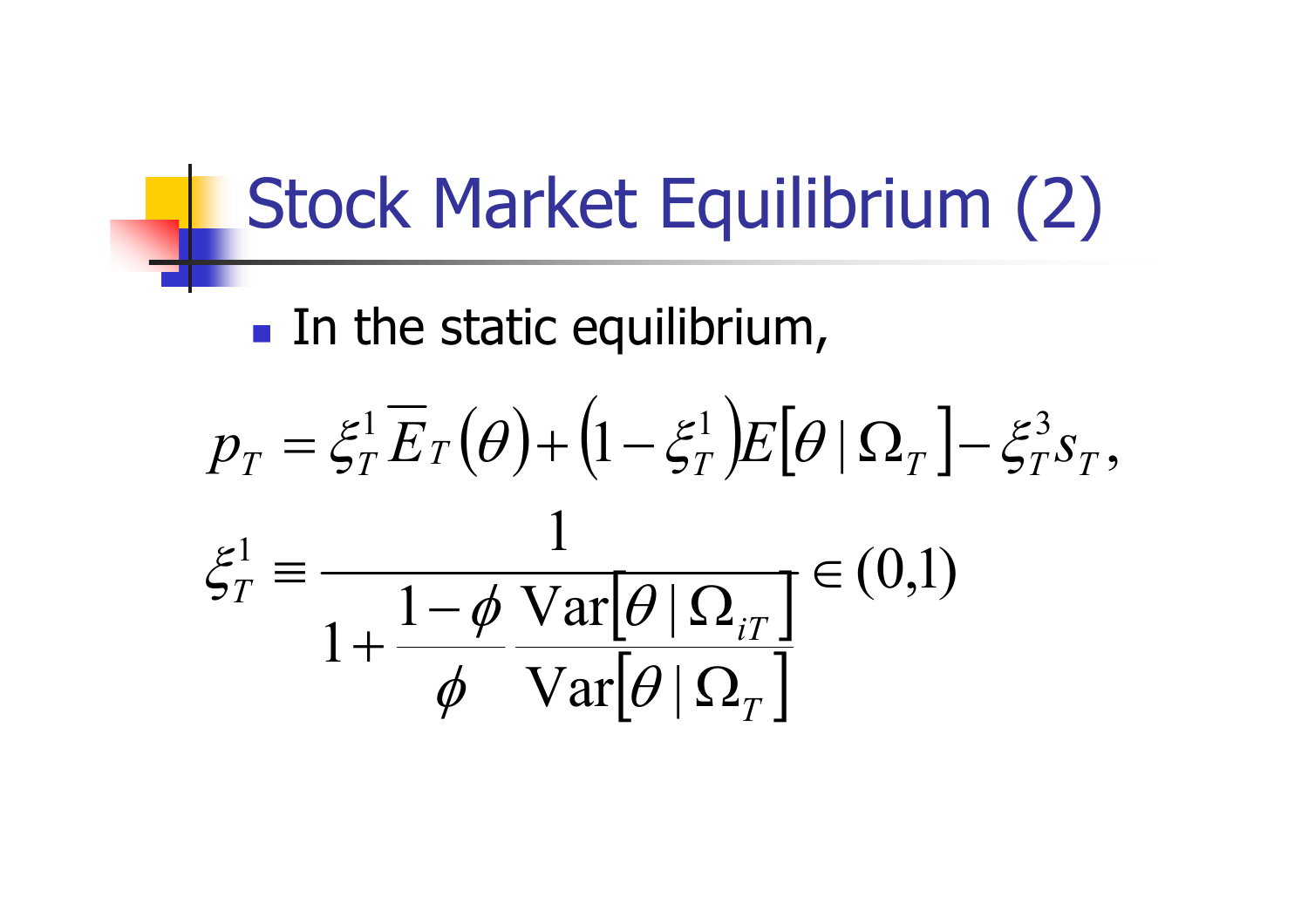### Stock Market Equilibrium (3)

**Notable 19 There are two trading dates,** 

 $\big(\theta\big)$  $\bigl[ \theta \, | \, \Omega_{_T} \bigr]$  $\left[\overline{E}_T \, | \, \Omega_{T-1} \, \right]$  $\left[ E\big[\theta\, |\, \Omega_{_T}\, \big] \right| \Omega_{_{T-1}} \big] \hspace*{-0.8mm}-\hspace*{-0.8mm} \xi^3_{_{T-1}} s^{}_{_{T-1}}$ 3 1  $5T-1$ 2 2  $+ \xi_{T-1}^2 \xi_T^2 E[E[\theta|\Omega_{_T}]|\Omega_{_{T-1}}] - \xi_{T-1}^3 S_{_{T-1}}$ 2 1  $+\xi_{T-1}^2 \xi_T^1 E |E_T| \Omega_{T-1}$  $\cdot 1$  $1 \epsilon 2$  $+$   $\mathcal{E}^{\scriptscriptstyle{1}}_{\scriptscriptstyle{T}-1}$  $\mathcal{E}^{\scriptscriptstyle{2}}_{\scriptscriptstyle{T}}$   $E_{\scriptscriptstyle{T}-1}$  $E[\theta\,|\,\Omega_{\scriptscriptstyle{T}}]$ 1 1 1 –1>7 — 1 — |<br>|<br>| |<br>|<br>| *T*−1ラ $T$  <sup>I</sup>I I<sup>I</sup>I I<sup>I</sup> II III III | ⊃*T*−1 *I*  $p_T = \zeta_{T-1}\zeta_T L$  T -1  $L$  T  $\left[\frac{\mathcal{E}^2}{\mathcal{E}^T - 1} \frac{\mathcal{E}^2}{\mathcal{E}^T} E[E|\theta| \Omega_T || \Omega_{T-1}| - \frac{\mathcal{E}^3}{\mathcal{E}^T - 1} S$  $\xi_{T-1}^2 \xi_T^1 E$   $E$  $\zeta_{T-1}^{\mathcal{E}} \zeta_T^2 E_{T-1} E \mid \theta$  $\zeta_{T-1}^{\mathcal{E}^1} \zeta_T^{\mathcal{E}^1} E_{T-1} E_T(\theta)$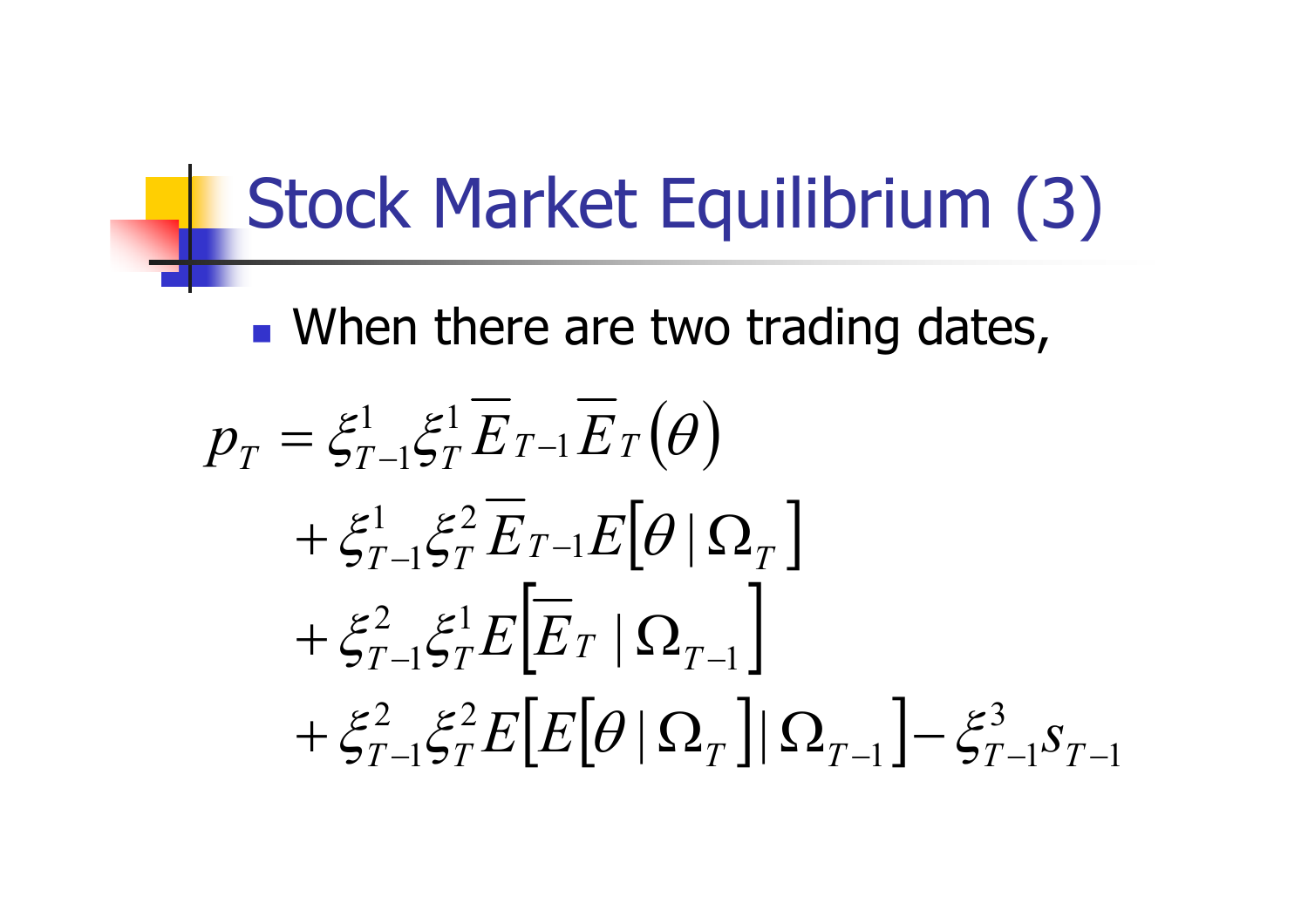### Stock Market Equilibrium (4)

**Notable 19 There are two trading dates,** 

 $\left( \theta \right) { + \left( {1 - \xi _{T-1}^1 \xi _T^1} \right)} \mathcal{Y} - \xi _{T-1}^3 s_{T-1}$ ) 3 1 1 1 1 1 1 1 1  $=\xi_{T-1}^{\perp}\xi_T^{\perp}E_{T-1}E_T(\theta) + (1-\xi_{T-1}^{\perp}\xi_T^{\perp})y - \xi_{T-1}^{\circ}S_{T-1}$ *T* −157 JY T  $p_T = \xi_{T-1}^T \xi_T^T E_{T-1} E_T(\theta) + (1 - \xi_{T-1}^T \xi_T^T) y - \xi_{T-1}^3 s_T$ 

Average expectations about the average expectations about the fundamentals

> Prior expectations about the fundamentals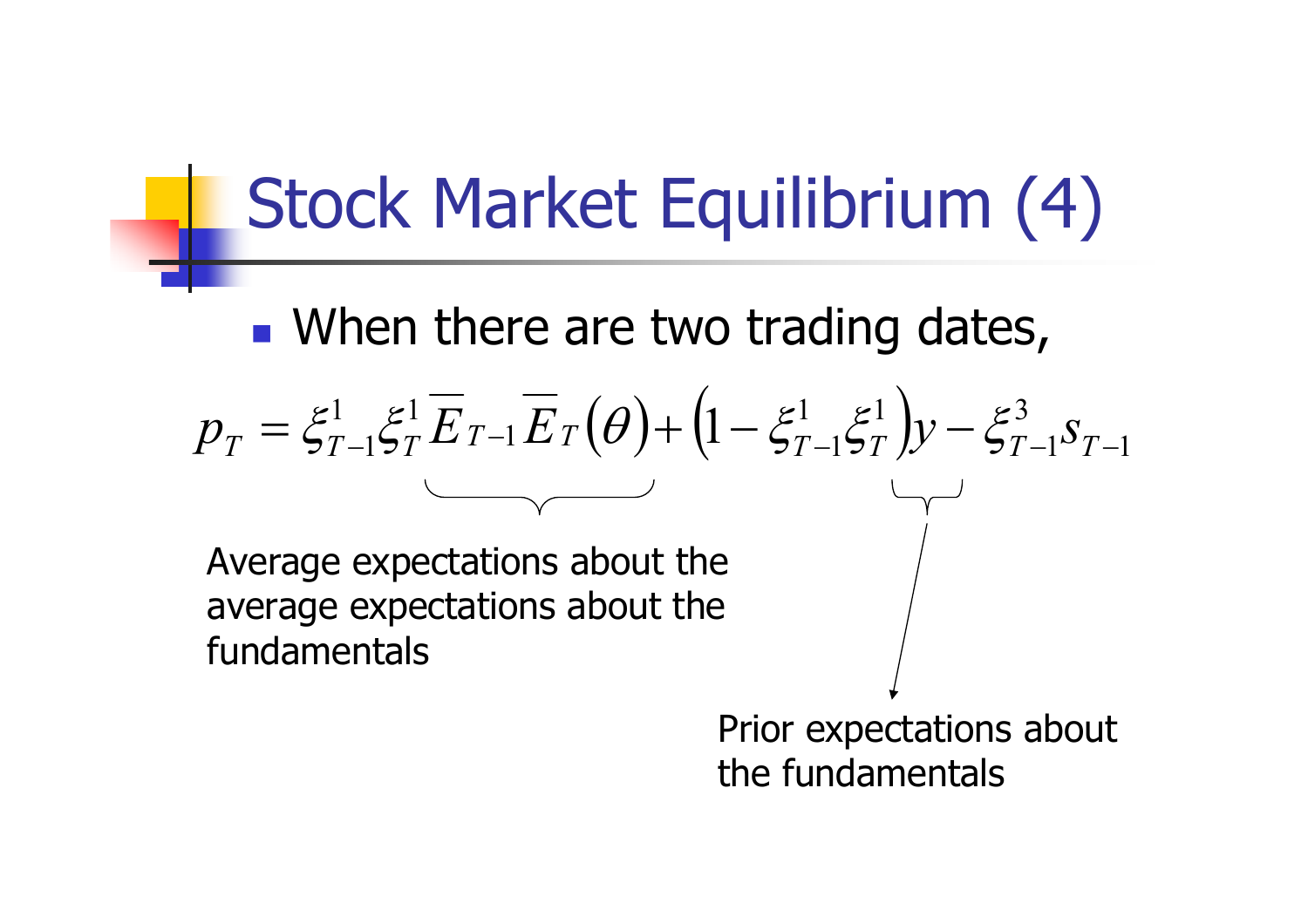### Stock Market Equilibrium (5)

**In general,** 

$$
p_t = K_t^1 \overline{E}_t \overline{E}_{t+1} \cdots \overline{E}_{T-1} \overline{E}_T (\theta) + (1 - K_t^1) y - \xi_t^3 s_t,
$$

$$
K_t^1 \equiv \xi_t^1 \xi_{t+1}^1 \cdots \xi_{T-1}^1 \xi_T^1 \in (0,1)
$$

 $\blacksquare$  In AMS,

$$
p_t = \overline{E}_t \overline{E}_{t+1} \cdots \overline{E}_{T-1} \overline{E}_T (\theta) + \text{random}
$$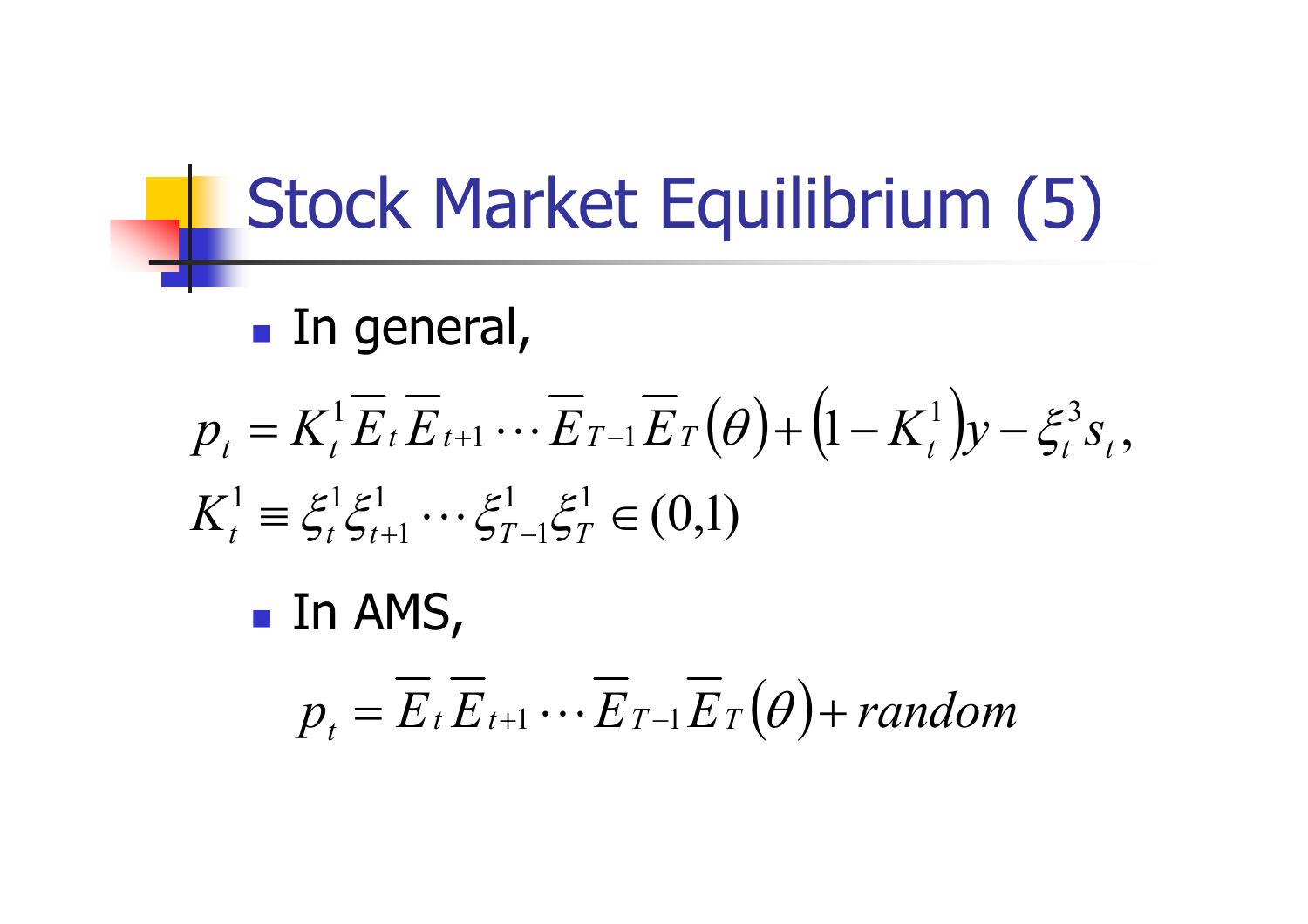## Solving the Model (1)

- **Two trading rounds.**
- **Method of undetermined coefficients:** 
	- **Form price conjectures about p1 & p2**
	- **Learning from p1**
	- **Learning from p2**
	- **Solve for p2 and match coefficients**
	- **Solve for p1 and match coefficients**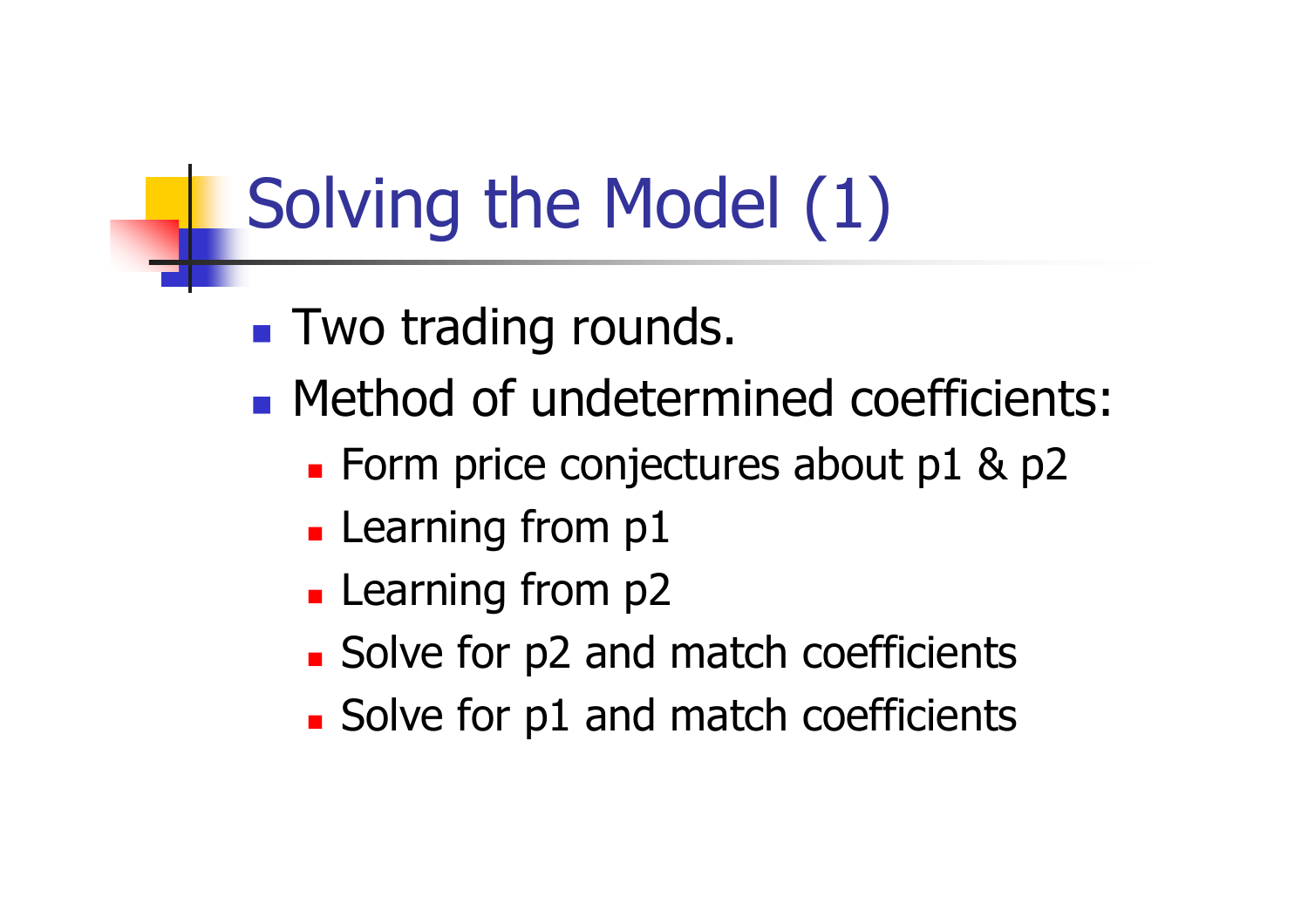## Solving the Model (2)

- **An equilibrium is characterized by a** solution to the system of equations regarding the coefficients.
- **Example Key equation:**

$$
\gamma \mu_1^3 - \lambda A \mu_1^2 + (\beta_1 + B) \mu_1 - AB - A \phi_2 \beta_2 = 0,
$$
  

$$
A = \frac{\tau (\phi_1 \tau \beta_1)(\phi_2 \tau \beta_2) \gamma}{1 + \tau^2 \phi_2 \beta_2 \gamma}, B = \alpha + (\phi_2 \tau \beta_2)^2 \gamma.
$$

**There are at most three linear NREE.**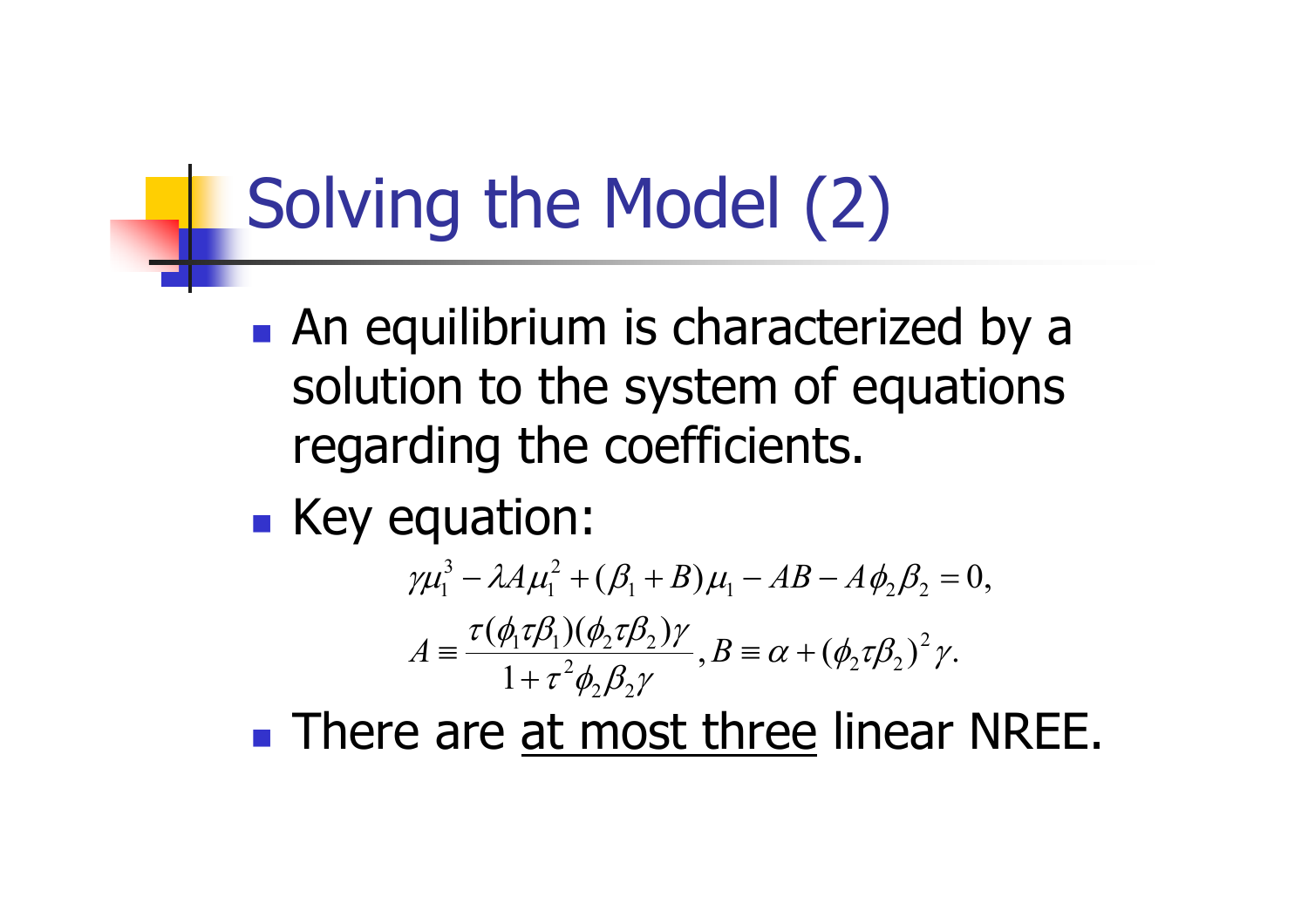## Solving the Model (3)

- **Proposition:** If  $\phi_1 = \phi_2$  and  $\beta_1 = \beta_2$ , then there is a unique linear NREE.
- **Implication: with OLG noise traders,** equilibrium multiplicity (=crash?) does not arise even under asymmetric information.
- **Information aggregation is efficient (?).**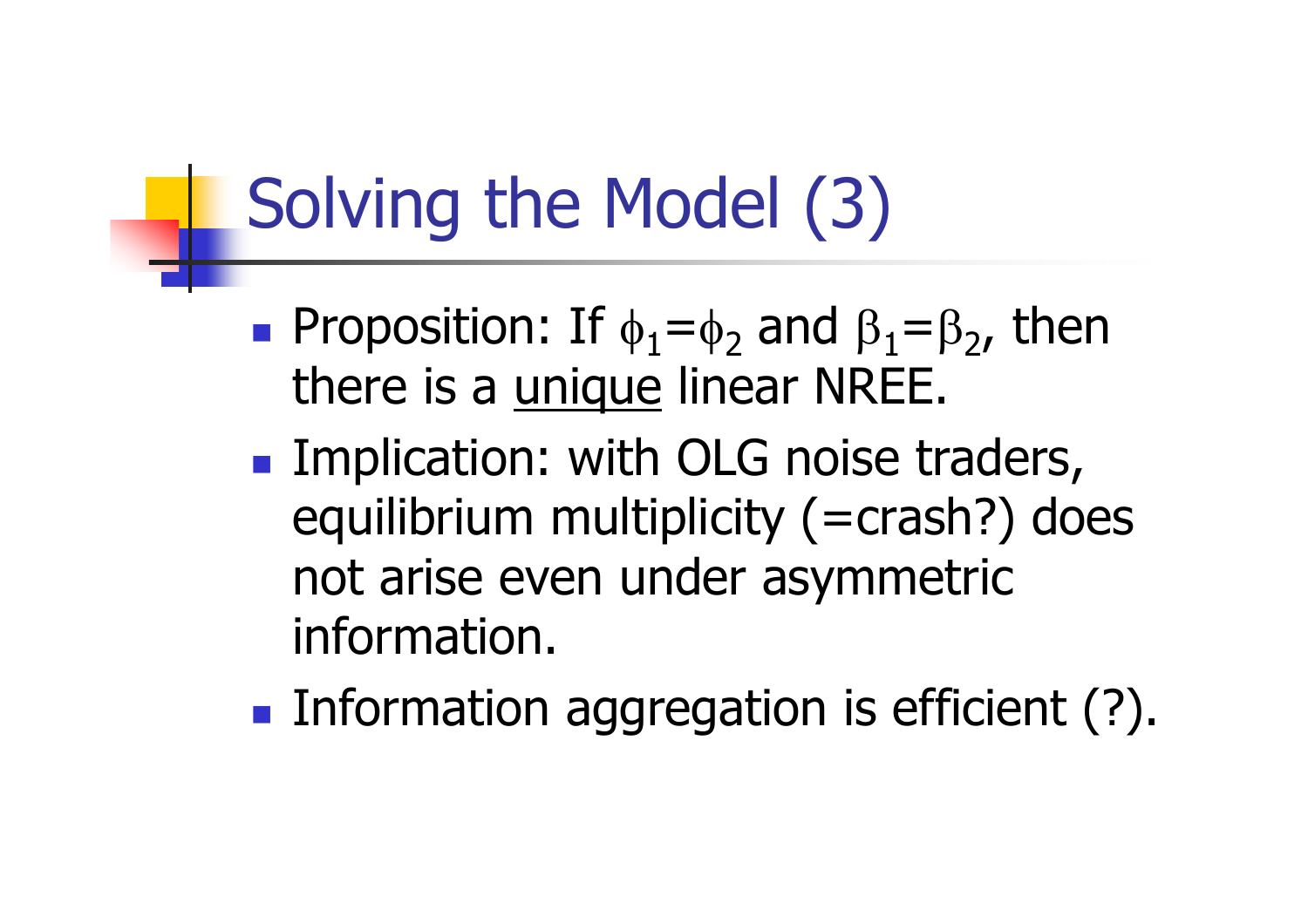### Market Orders

**Informed traders submit market orders. Their information set in date 1 is**  $\{y,x_1\}$ **.** 

- **In date 2,**  $\{y, p_1, x_2\}$ **.**
- **Uninformed traders submit limit orders.** 
	- **Their information set in date 1 is {y,p**<sub>1</sub>}.
	- **In date 2,**  $\{y, p_1, p_2\}$ **.**
- **There are at most eight linear NREE. I** am still working on it.